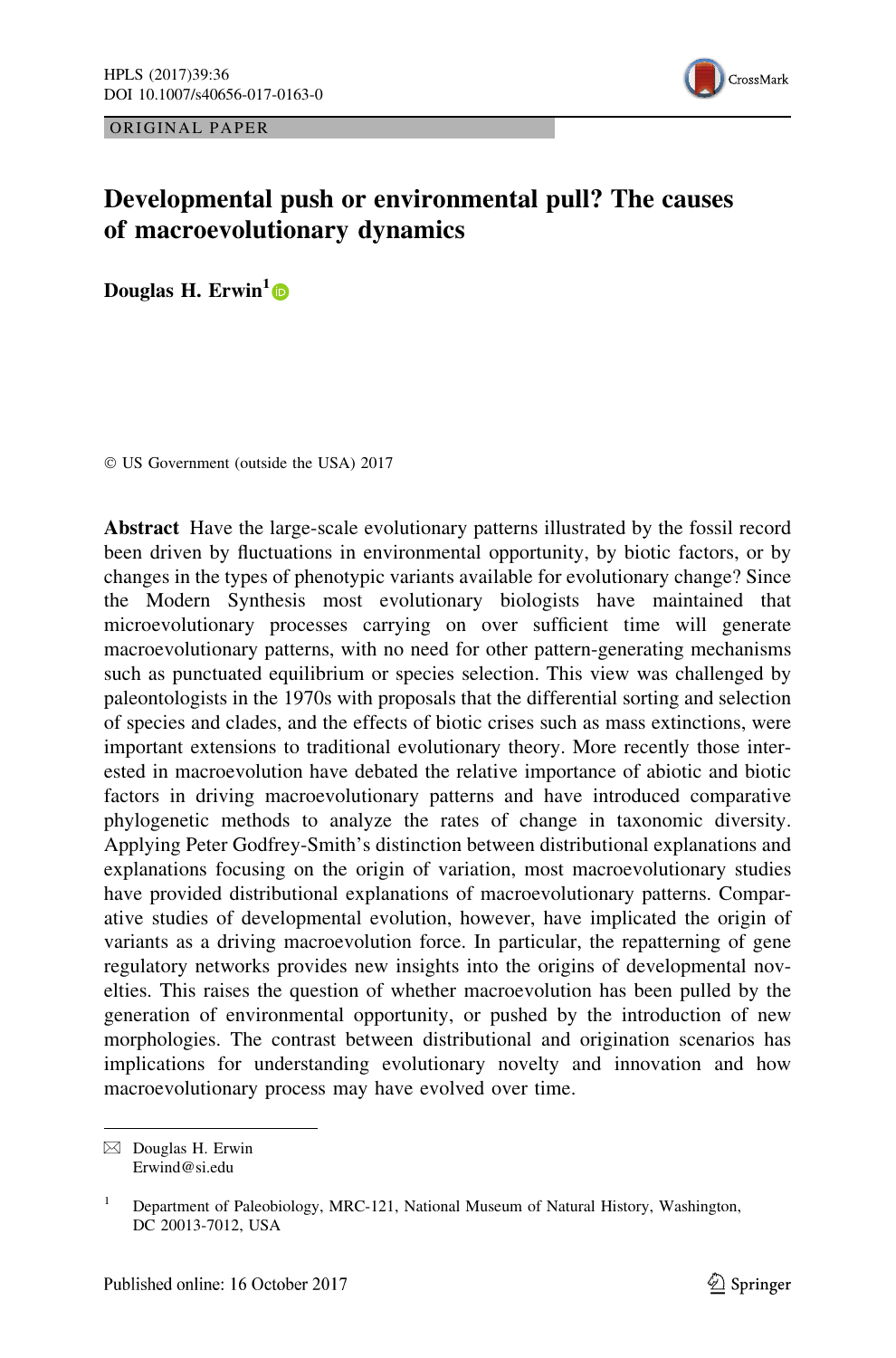Keywords Macroevolution · Novelty · Gene regulatory networks · Innovation · Disparity - Evo-devo

## 1 Introduction

The factors generating large-scale evolutionary patterns as documented in the fossil record have long been a concern to biologists and have generated a wide range of views on the relative importance of driving factors such as natural selection, climate change or extinction. Long before, naturalists like Darwin, Cuvier, Buffon and others had already clashed over whether biotic extinction had actually occurred (Rudwick [2008\)](#page-14-0). Chapter 9 of The Origin of Species was titled: ''On the Imperfections of the Fossil Record'', in which Darwin argued that the absence of expected intermediate forms, episodic sedimentation and the sudden appearance of animal fossils (now recognized as the Ediacaran–Cambrian radiation) each reflected the inadequacies of the fossil record rather than a real signal of evolutionary pattern (Darwin [1859](#page-12-0)). Through the later nineteenth century and early twentieth century some paleontologists argued that apparent evolutionary trends were evidence for an alternative evolutionary theory with internal drive (known as orthogenesis; see Osborne [1922;](#page-14-0) Bowler [1992\)](#page-11-0). Such non-Darwinian arguments diminished with the advent of the neo-Darwinian synthesis in the early 1940s. Discussions over the origin of higher taxa became a proxy for broader issues about the relationship between macroevolution and microevolution (Huxley [1958;](#page-13-0) Simpson [1959](#page-15-0); Mayr [1960;](#page-14-0) Schaeffer and Hecht [1965;](#page-15-0) Bock [1979](#page-11-0)).

Darwin's argument about the inadequacies of the fossil record was largely accepted by paleontologists and evolutionary biologists into the 1970s, when Gould and Eldredge argued that the episodic pattern of speciation in Devonian trilobites and Bermudan land snails might be real (Eldredge and Gould [1972](#page-12-0)). In contrast to Simpson's support of the Modern Synthesis as a sufficient explanation of large-scale evolutionary patterns, later paleontologists argued that macroevolution required a distinctive suite of mechanistic explanations (Eldredge [1979](#page-12-0), [1985;](#page-12-0) Stanley [1975,](#page-15-0) [1979;](#page-15-0) Gould [1980b](#page-13-0); Valentine [1980;](#page-15-0) Sepkoski [2012\)](#page-15-0).

Two different classes of evolutionary explanation have been distinguished: those that focus on origin of evolutionary variation, and a second class that assumes the existence of variants but assigns the driving force to their differential distribution or success (Godfrey-Smith [2014](#page-12-0)). While the role of selection in the differential reproductive success of individuals within populations has been generally accepted, Godfrey-Smith notes that since the late nineteenth century there has been controversy over the importance of selection in origins explanations (Bowler [1992\)](#page-11-0). He then goes on to mount a spirited (although I think not all together convincing) defense of the relevance of selection to origins explanations. Macroevolutionary approaches have been similarly divided between origins and distributional explanations. When Filipchenko introduced the term macroevolution he was focused on mechanisms that generated large-scale morphologic changes: an origins explanation (Filipchenko [1927](#page-12-0)). Goldschmidt shared this interest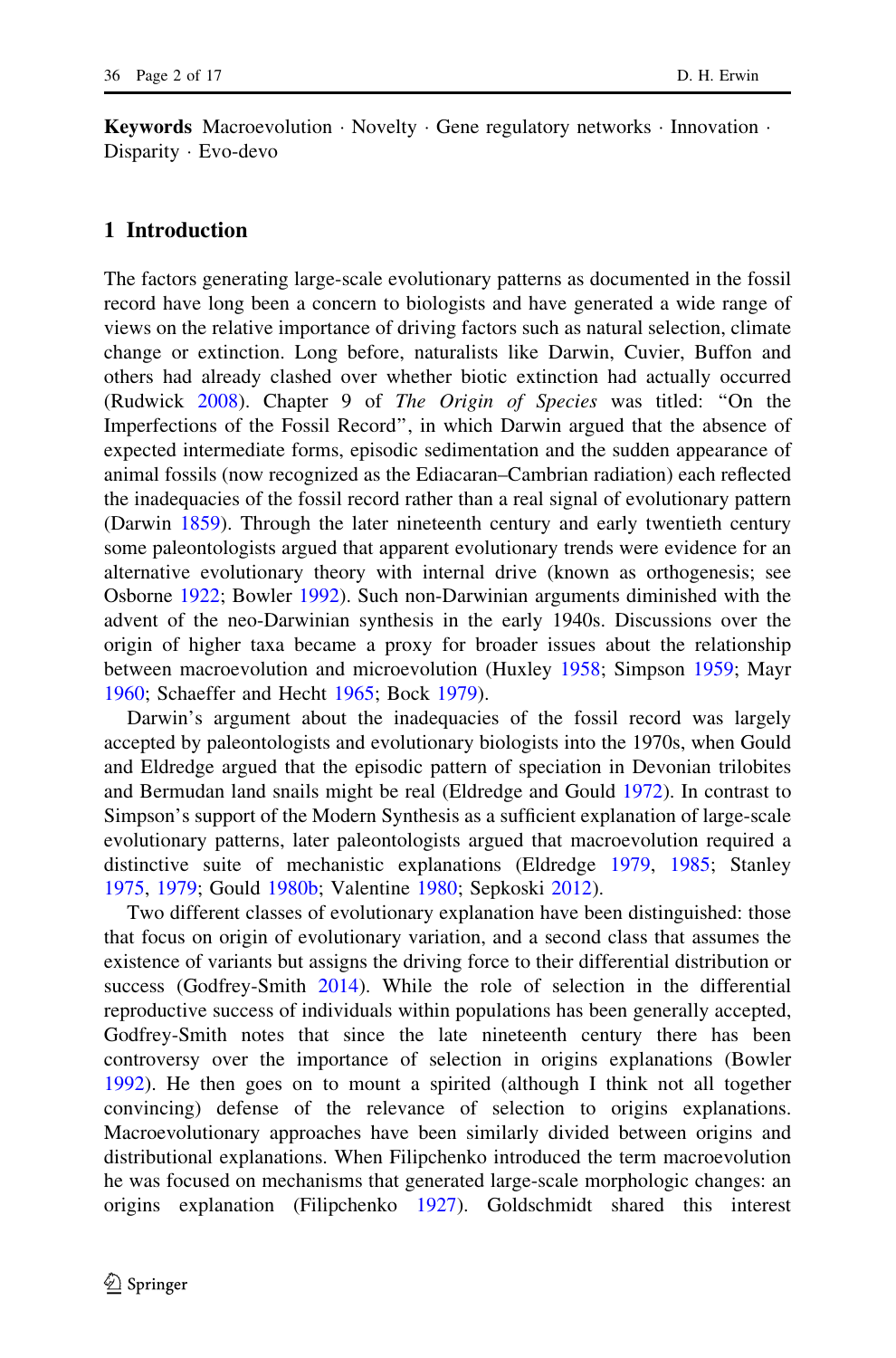(Goldschmidt [1940\)](#page-12-0), as did Gould when he was focused on the role of development (Gould [1977,](#page-12-0) [1982](#page-13-0)). However, ever since Dobzhansky (a student of Filipchenko's in Russia) introduced the term macroevolution to western evolutionary biologists (Dobzhansky [1937](#page-12-0)) and since its popularization by Simpson (Simpson [1944](#page-15-0)) it has primarily been applied to distributional explanations of evolutionary patterns. This emphasis on distributional explanations has continued through the past several decades.

This distinction between origins and distributional explanations for macroevolutionary patterns is reflected in another difference in evolutionary perspective: a focus on ecological opportunity is central to the views of Simpson, Mayr, many of those who work on adaptive radiations (e.g. Losos [2010](#page-13-0); Stroud and Losos [2016](#page-15-0)) and much contemporary macroevolution research. The alternative proposed by advocates of comparative studies of the evolution of development (''evo-devo'') is that the generation of new morphological variants through repatterning of developmental regulatory processes generates new morphologies (Carroll [2008;](#page-12-0) Brakefield [2011](#page-12-0); Lowe et al. [2011\)](#page-14-0). Developmental biologists are often not so much opposed to a role for ecology as they simply ignore it.

The term macroevolution is thus used it two different senses: as a description of large-scale patterns and as an argument for processes associated with origin and distributional sorting of taxa distinct from microevolutionary processes. This contribution begins with a review of the scope of macroevolutionary problems. Next I survey arguments that macroevolutionary patterns can be subsumed without remainder in microevolutionary processes, and then contrast macroevolutionary explanations that address distributional processes with those that focus on origins. This leads to a discussion of evolutionary novelty and innovation, two of the key aspects of macroevolutionary patterns. Another way of viewing the differences between distributional and origins explanations is that the former emphasize the importance of ecological opportunity (''ecological pull'') while the later focuses attention on the generation of novel phenotypes (''developmental push'').

### 2 The scope of macroevolutionary patterns

One perspective on the place of macroevolution within evolutionary biology is available through examining large compendia. Pagel's two-volume Encyclopedia of Evolution (Pagel [2002\)](#page-14-0) includes an essay on macroevolution by Gould that examines distinctive macroevolutionary phenomena, including historical contingency, evolutionary trends and the significance of mass extinctions (Gould [2002a\)](#page-13-0). One might have expected that a volume grandly titled Evolution: The First Four Billion Years and published to coincide with the bicentennial of Darwin's birth and the sesquicentennial of the publication of *The Origin* (Ruse and Travis [2009\)](#page-14-0) might include paleontology. Although the book does include an essay on the history of life, macroevolution only appears in a few topical entries on adaptation, evolution and development, and biographical entries on Steve Stanley and on Gould. In contrast, Losos's Princeton Guide to Evolution contains over 100 pages largely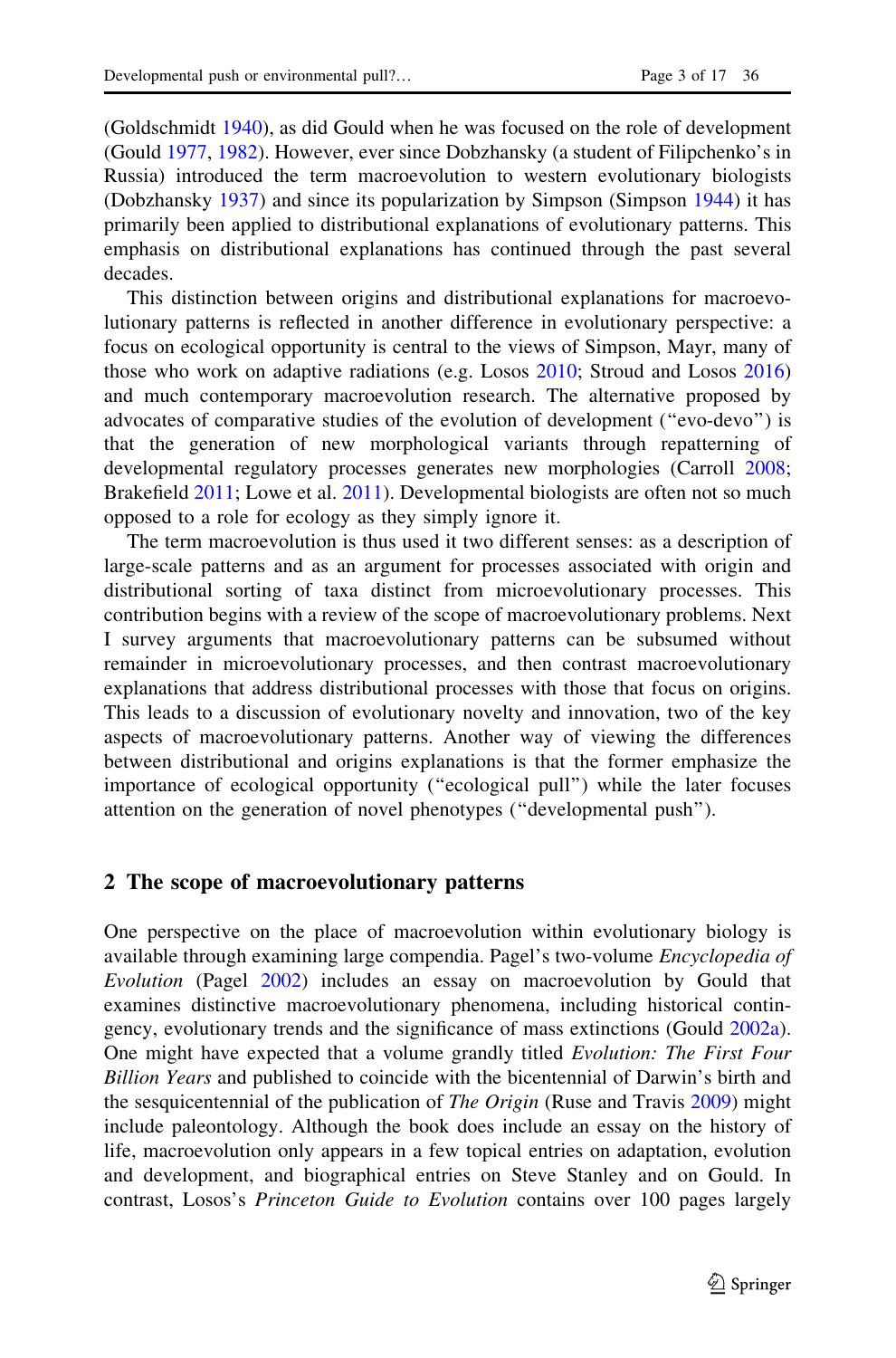focusing on speciation, but including essays on adaptive radiations, macroevolutionary rates and trends, extinction, species selection and innovation (Losos [2014\)](#page-13-0).

Since the advent of the Modern Synthesis in the 1940s speciation has formed a hinge point between micro- and macroevolution with some authors including it in microevolution, others in macroevolution. Here I will follow most paleontologists and restrict macroevolution to evolutionary patterns from the species level and above (Eldredge and Cracraft [1980](#page-12-0); Gould [2002b;](#page-13-0) Myers and Saupe [2013](#page-14-0); Futuyma [2015\)](#page-12-0). Thus macroevolutionary patterns include speciation, evolutionary trends, adaptive radiations and other evolutionary diversifications. Simpson argued that the entire history of life involved adaptive radiations and evolutionary trends (Simpson [1960\)](#page-15-0), encompassing events as disparate as the Cambrian radiation of animals and diversifications of restricted clades, whether angiosperms, placental mammals or silverswords on the Hawaiian Islands. I have recently argued that evolutionary diversifications involve much greater variety of pattern and process than suggested by Simpson (Erwin [2015\)](#page-12-0). The expanded interest in mass extinctions following the proposal of an extraterrestrial impact associated with the Cretaceous-Paleogene event (Alvarez et al. [1980\)](#page-11-0) led to studies of whether such biotic crises selectively filter the biota via different rules than prevail during the background intervals between extinctions (Gould [1985;](#page-13-0) Jablonski [1986,](#page-13-0) [2005\)](#page-13-0).

The question of whether there are distinctive macroevolutionary processes that differ from those responsible for microevolution has long generated controversy. Simpson's work emphasized the continuity between macroevolutionary patterns and microevolutionary process. Beginning with the proposal of punctuated equilibrium in the 1970s a number of paleontologists invoked the possibility of a decoupling between intra- and supra-specific processes (Eldredge and Gould [1972;](#page-12-0) Stanley [1975,](#page-15-0) [1979](#page-15-0); Eldredge [1979;](#page-12-0) Valentine [1980](#page-15-0); Valentine and Erwin [1983](#page-15-0)). In one of the most influential articulations of distributional decoupling Gould distinguished three evolutionary tiers: ecological processes of the first tier, or what he termed ''the struggle among organisms at ecological moments''; the origin of species and the formation of evolutionary trends at the second tier, including his model of speciation via punctuated equilibria; and episodes of mass extinction for the third tier (Gould [1985](#page-13-0), p. 2). Gould argued that the processes within each tier are essentially independent of those in the other tiers. (A fourth tier was later proposed by the insertion of inter-population dynamics associated with glacial-interglacial cyclicity; see Bennett [1990](#page-11-0)). Later work emphasized the hierarchical structuring of evolution (Vrba and Eldredge [1984;](#page-16-0) Cracraft [1985;](#page-12-0) Valentine and May [1996;](#page-15-0) Jablonski [2007\)](#page-13-0) with species as distinct evolutionary individuals and thus necessarily decoupled from intra-specific change (Hull [1980\)](#page-13-0), distinctive survival patterns of genera during mass extinctions relative to background intervals (Jablonski [1986,](#page-13-0) [1989,](#page-13-0) [2010\)](#page-13-0), and selection operating at the level of species (Stanley [1975;](#page-15-0) Cracraft [1985;](#page-12-0) Vrba [1989](#page-16-0); Gould [2002b;](#page-13-0) Jablonski [2008\)](#page-13-0).

Historically, macroevolutionary origins explanations have been associated with the saltational views of Goldschmidt [\(1940](#page-12-0)), and the derision heaped upon him by generations of microevolutionists was long sufficient to dissuade others from invoking similar scenarios (although there have been periodic forays into macroevolution; see e.g. Bateman and DiMichele [1994](#page-11-0); Theissen [2006](#page-15-0); see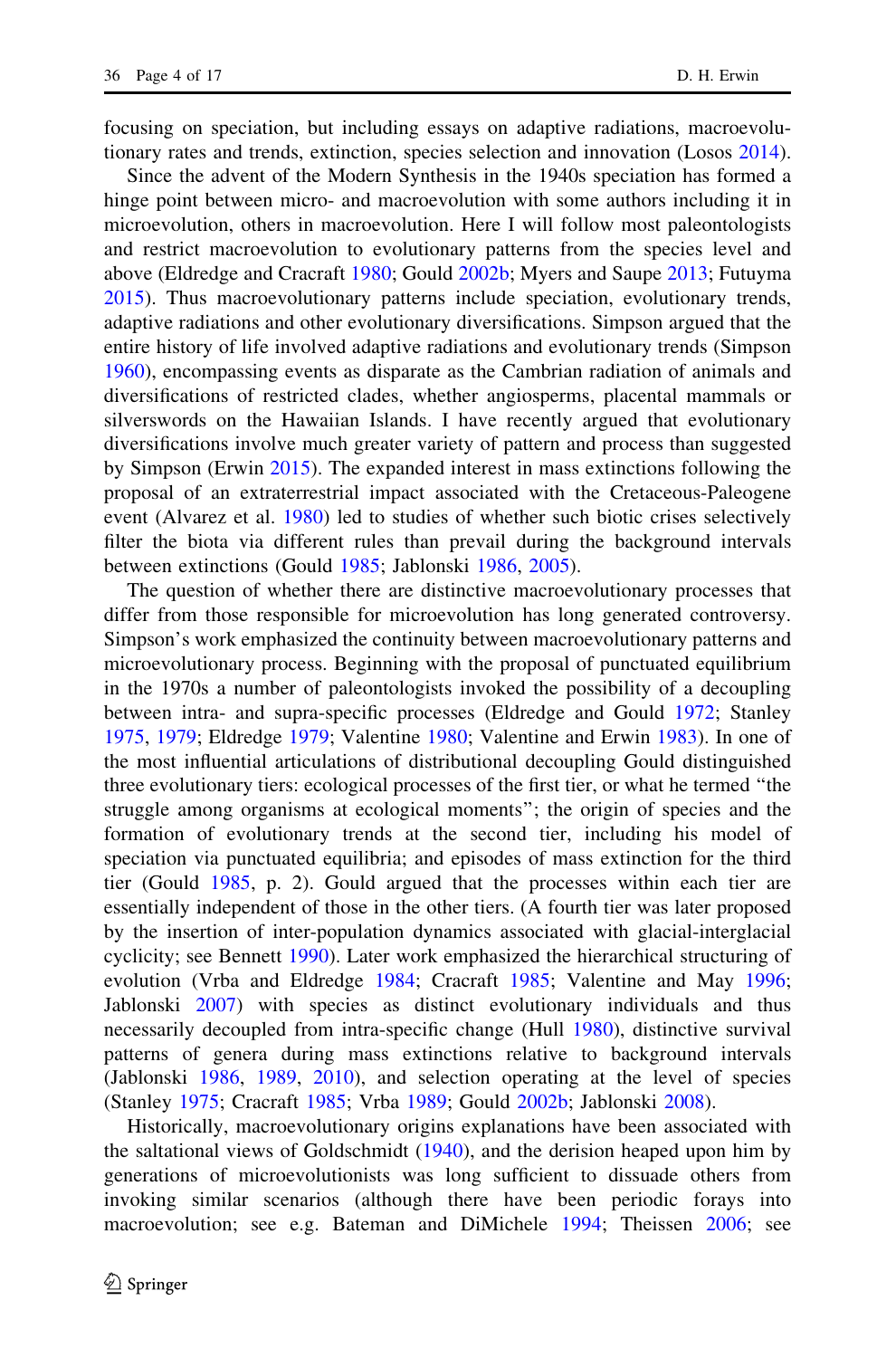discussion in Futuyma [2015](#page-12-0)). But the neglect of developmental biology during the modern synthesis, and growing evidence for the importance of developmental repatterning in evolution (Britten and Davidson [1971](#page-12-0); Gould [1977;](#page-12-0) Bonner [1982\)](#page-11-0), increased interest in describing morphological changes reflecting developmental evolution (heterochrony). In addition, the discovery of the extent of deeply conserved genes across animals (and later across plants and various higher eukaryotes) has generated renewed interest in the genetic and developmental sources of phenotypic variation, distinct from mutation. Developmental or internal constraints on evolutionary trajectories provide a third avenue of explanation (Maynard Smith et al. [1985;](#page-14-0) Reif et al. [1985;](#page-14-0) Losos [2011](#page-13-0)).

Origins explanations could provide another source of uncoupling between microevolution and macroevolution if there are different sources of variation for macroevolutionary changes in morphology, such as the novelties associated with the establishment of major clades (Moczek [2008](#page-14-0); Peterson and Müller [2013\)](#page-14-0). For example, polyploidy and some types of repatterning of developmental gene regulatory networks (GRNs) have been proposed as drivers of macroevolutionary change. One of the challenges for any macroevolutionary origins explanation is that many microevolutionists view *any* mechanism associated with the generation of variation as de facto microevolutionary. The flexible boundaries of microevolution create challenges for distinguishing macro- and microevolutionary processes, a difficulty also faced by those who distinguish evolutionary novelty from adaptation (Wagner [2014](#page-16-0)).

#### 3 Explanations from microevolutionary processes

At least since the Modern Synthesis, most evolutionary biologists have assumed, often implicitly, that macroevolutionary patterns were generated by microevolutionary processes. Historically, this argument makes considerable sense. The late nineteenth century and the first decades of the twentieth century saw the propagation of an array of theories that rejected natural selection, including orthogenesis and various macromutationist views. One could argue that extrapolating macroevolutionary pattern from microevolutionary processes may have been important to the success of the neo-Darwinian synthesis beginning in the 1930s. Futuyma [\(2015](#page-12-0)) makes the fair point that critics of the 'hardening' of the modern synthesis sometimes neglect the widespread rejection of natural selection and adaptation into the 1930s and the challenges faced in developing a scientifically rigorous field of evolutionary biology.

Nonetheless, the argument that one could extrapolate from microevolutionary processes to explain macroevolutionary patterns was a core claim of the Modern Synthesis, although the perspectives of some of the major contributors to the synthesis differed considerably. In the final chapter of Mayr's ([1942\)](#page-14-0) contribution he argued that ''all the processes and phenomena of macroevolution and the origin of the higher [Linnaean] categories can be traced back to intraspecific variation'' (Mayr [1942,](#page-14-0) p. 298). Dobzhansky was more agnostic, writing in a well-known comment that ''there is no way toward an understanding of the mechanisms of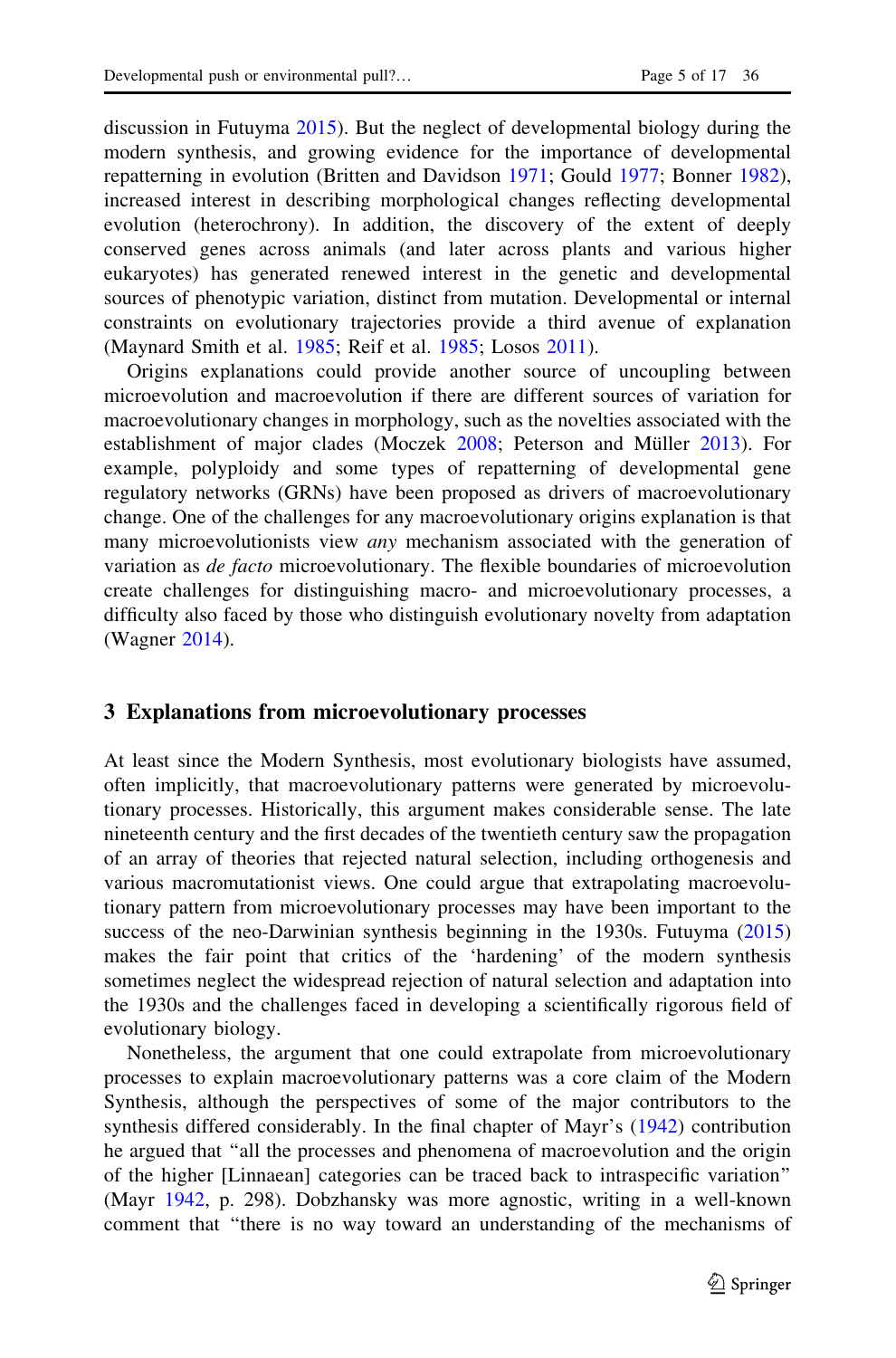macroevolution, which require time on a geological scale, other than through a full comprehension of the microevolutionary processes… For this reason, we are compelled at the present level of knowledge reluctantly to put a sign of equality between the mechanisms of macro- and micro-evolution'' (Dobzhansky [1937](#page-12-0), p. 37) Similarly, although Simpson distinguished macroevolutionary and megaevolutionary patterns from microevolutionary patterns, he also asserted that in the absence of further evidence one should assume that all these patterns were generated by microevolutionary mechanisms: ''Macro-evolution involves the rise and fall of discontinuous groups, and it is still debatable whether it differs in kind or only in degree from micro-evolution. If the two proved to be basically different, the innumerable studies of micro-evolution would become relatively unimportant and would have minor value in the study of evolution as a whole'' (Simpson [1944,](#page-15-0) p. 97). Indeed, it is just such claims of discontinuity which have fueled the rise of macroevolutionary approaches since the 1980s (as discussed in the next section). Perhaps the most nuanced view of macroevolution from a contributor to the Modern Synthesis was Bernhard Rensch's Evolution above the Species Level (Rensch [1959](#page-14-0) [1954]). Futuyma describes Rensch as ''the great unsung hero of the evolutionary synthesis'' (Futuyma [2015,](#page-12-0) p. 35). Rensch provides a remarkably modern overview of macroevolutionary issues, from diversification into new habitats and evidence from the fossil record to discussions of development and the role of inadequate fossil preservation in generating apparent sudden changes in morphology. Ultimately however, Rensch, like all of his Modern Synthesis colleagues, focuses on the issue of macromutation as the critical question in macroevolution, concluding that microevolutionary processes appear sufficient to explain macroevolutionary patterns. The possibility of distributional macroevolutionary processes, from punctuated equilibrium to species selection and the effects of biotic crises, was not evaluated by Mayr, Dobzhansky, Simpson or Rensch. Decades of subsequent microevolutionary studies have demonstrated the power of natural selection, the importance of drift at small population sizes, and the complexities of speciation processes.

Thus, there are three issues where macroevolution could challenge the explanatory primacy of microevolution: First, the issue of discontinuities, whether via speciation, species and clade selection or biotic crises. Second, standard evolution largely lacked a theory for the origins of variation because it focused on the vertical transmission of information between generations by changing allele frequencies (Amundson [2005\)](#page-11-0). Mechanistic developmental biology provided a robust characterization of how genomic information was translated, through development, and particularly through gene regulatory networks (GRNs), into the phenotype (Carroll [2005,](#page-12-0) [2008](#page-12-0); Davidson [2006\)](#page-12-0). This suggests that there may be differences in the types of variation that underpin adaptive evolutionary change from some types of abrupt phenotypic change. This need not involve 'macromutations' as described by early Mendelians or Goldschmidt, but is rather a recognition that developmental biology has documented greater complexities in the developmental production of the phenotype than suggested by early models of genotype to phenotype mapping. Finally, although both Simpson ([1959\)](#page-15-0) and Mayr [\(1960](#page-14-0)) addressed the issue of evolutionary novelty, this topic has been greatly neglected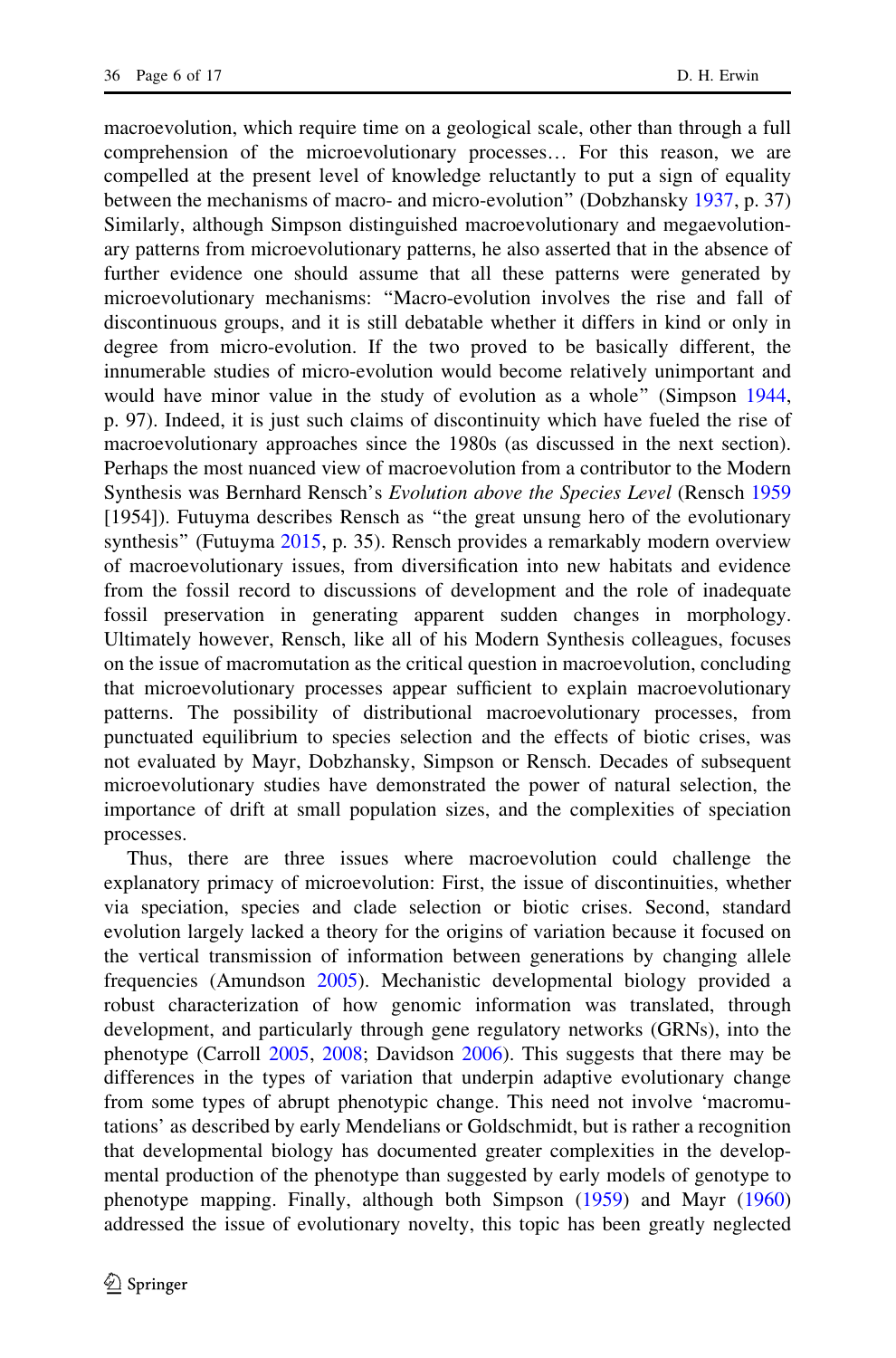from the synthesis into the 1990s. The remainder of this paper focuses on these three issues within the framework of distributional and origins-based explanations.

#### 4 Explanations based on distributional processes

The resurgence of macroevolutionary approaches to the fossil record from the 1970s largely focused on distributional questions, particularly potential discontinuities between intra-specific adaptation and the generation of species or trends within a clade of species. Gould and Eldredge's punctuated equilibria model of speciation posited that speciation involved only a brief part of the history of a species, and began as an application to the fossil record of Mayr's peripatric model of speciation (Eldredge and Gould [1972](#page-12-0); Gould and Eldredge [1993](#page-13-0)). The broader implications of the punctuated equilibria theory were first discussed by Stanley, who described species selection as analogous to natural selection, but operating on the ''largely random process of speciation" (Stanley [1975](#page-15-0), p. 646). Studies of macroevolution exploded during the 1970s and 1980s, but proved highly controversial among other evolutionary biologists, with many rejecting claims for distinct processes acting at the level of speciation or above.

This is not the place for a detailed history of macroevolutionary studies (but see Gould [2002b](#page-13-0); Jablonski [2005](#page-13-0), [2007;](#page-13-0) Sepkoski [2012;](#page-15-0) Myers and Saupe [2013\)](#page-14-0). Rather, I want to briefly identify four major research themes which have informed studies in distributional macroevolution. The first of these themes grew out of the work of Gould, Eldredge and Stanley, focusing on issues of differential sorting and selection of species as a form of discontinuity between micro- and macroevolution (Vrba [1984](#page-16-0); Jablonski [2008\)](#page-13-0). A recent meta-analyses of species-level patterns of trait evolution compared the fit of models of directional change, stasis and a random walk, showing that few studies exhibited directional evolution with the majority evenly split between random walks and stasis (Hunt [2007](#page-13-0)). A subsequent, enlarged analysis reached the same conclusion (Hopkins and Lidgard [2012\)](#page-13-0). A variety of mechanisms have been proposed to account for the dominance of stasis and random walks, but a consensus has not been achieved (Hunt and Rabosky [2014](#page-13-0)). These results also have implications for understanding the mechanisms underlying macroevolutionary trends: if directional trends are rare at the species level, then driven macroevolutionary trends (sensu Wagner [1996;](#page-16-0) McShea [1998\)](#page-14-0) should also be rare.

The recognition that mass extinction events and smaller biotic crises could derail evolutionary patterns during 'background' intervals between such events added a further disconnect between micro- and macroevolutionary processes (Gould [1985;](#page-13-0) Jablonski [1986\)](#page-13-0). There have been only five or six major mass extinctions over the past 500 million years (Sepkoski Jr. [1986](#page-15-0)), but there have been many more biotic crises (Bambach [2006](#page-11-0)). Mass extinctions may filter species and clades based on criteria other than those operating during background times, and thus may reset the assemblage of clades, ecological and functional interactions, and other attributes (Wagner et al. [2006](#page-16-0); Erwin [2008a](#page-12-0)).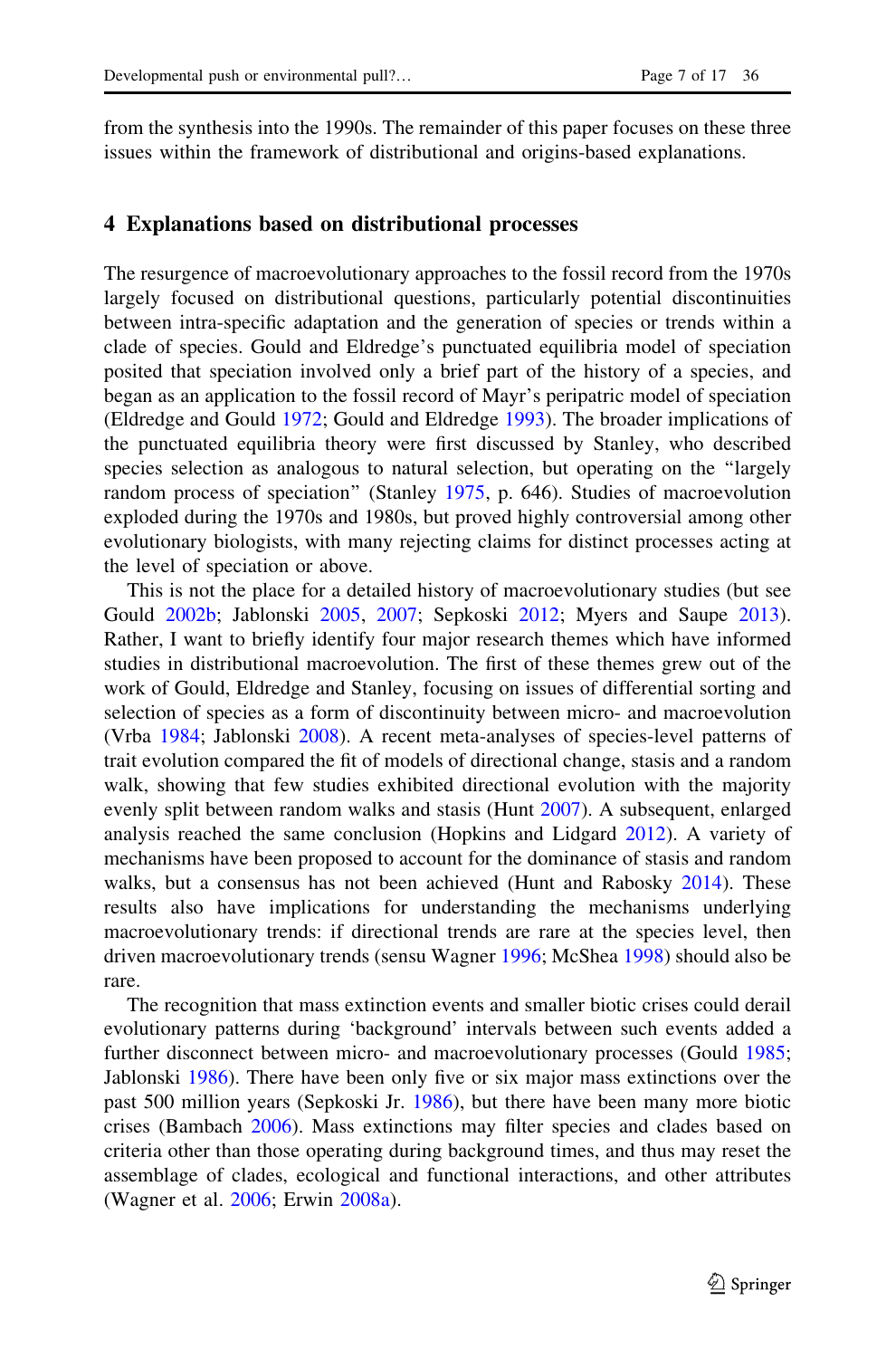A third major research theme in distributional macroevolution has addressed global biodiversity trends through the Phanerozoic, particularly among marine animals (Sepkoski Jr. [1981](#page-15-0), [1984,](#page-15-0) [1988,](#page-15-0) [1993](#page-15-0), [1997;](#page-15-0) Alroy et al. [2001](#page-11-0), [2008;](#page-11-0) Alroy [2010](#page-11-0); Sepkoski [2012,](#page-15-0) [2013](#page-15-0)), but also among terrestrial vertebrates (e.g. Friedman and Sallan [2012;](#page-12-0) Brusatte et al. [2010](#page-12-0)), plants (Niklas et al. [1985;](#page-14-0) Magallon and Castillo [2009](#page-14-0)), and insects (Labandeira and Sepkoski [1993\)](#page-13-0). Recognition that these global patterns are subject to a variety of potential biases, including variation in the amount of fossiliferous rock and sampling effort, has led to a number of attempts to adjust for such biases (Alroy et al. [2001;](#page-11-0) Peters and Foote [2001;](#page-14-0) Smith et al. [2012](#page-15-0)).

These three major research themes, of species-level processes, mass extinctions and global diversity patterns, have fueled a rich exploration of macroevolutionary pattern and processes since the 1970s. More recently a fourth theme has emerged from the analysis of data preserved in the topology of phylogenetic trees. As such trees have become more reliable, and have encompassed larger clades, they have enabled the analysis of changing pattern of diversity within a phylogenetic rather than purely taxonomic framework (Nee and May [1997](#page-14-0); Ricklefs [2004](#page-14-0); Harmon et al. [2010;](#page-13-0) Rabosky [2013;](#page-14-0) Slater [2015\)](#page-15-0). In particular, these methods have improved models of character trait evolution. Phylogenetic comparative methods have also been combined with morphologic and molecular data to analyze patterns of diversification. For example, teleost fish are highly diverse ( $\sim$  29,000 living species) compared to the holosteians, the sister clade to the teleosts, comprising eight living species of gars and bowfins only. Yet despite claims for greater phenotypic evolution among teleosts, analysis of fossil and recent data, has revealed that holosteian phenotypic evolution was just as rapid as teleosts during the first 160 million years (Clarke et al. [2016\)](#page-12-0).

Among the most trenchant questions raised by these approaches to distributional macroevolution is the relative importance of biotic and abiotic factors: First raised as Van Valen's 'Red Queen' hypothesis (Van Valen [1973\)](#page-15-0), in which biotic interactions are a primary driver of evolutionary dynamics, others have suggested that abiotic forces, including climate and other environmental factors, may be the most important drivers (Benton [2009](#page-11-0); Moen and Morlon [2014;](#page-14-0) Myers and Saupe [2013;](#page-14-0) Voje et al. [2015\)](#page-16-0). There may be no general resolution to this controversy, with the relative importance of biotic and abiotic factors varying depending on the setting, the taxa involved, and the question under investigation. What is often not sufficiently appreciated is the difference in scale between biotic and abiotic forcing factors: many abiotic factors reflect global or near-global influences while biotic factors operate on local to regional scales. Thus during intervals in which abiotic factors are highly influential analyses of global diversity may be meaningful. In contrast, during intervals in which biotic factors dominate global diversity is simply a summation of local and regional processes and thus may not be particularly informative.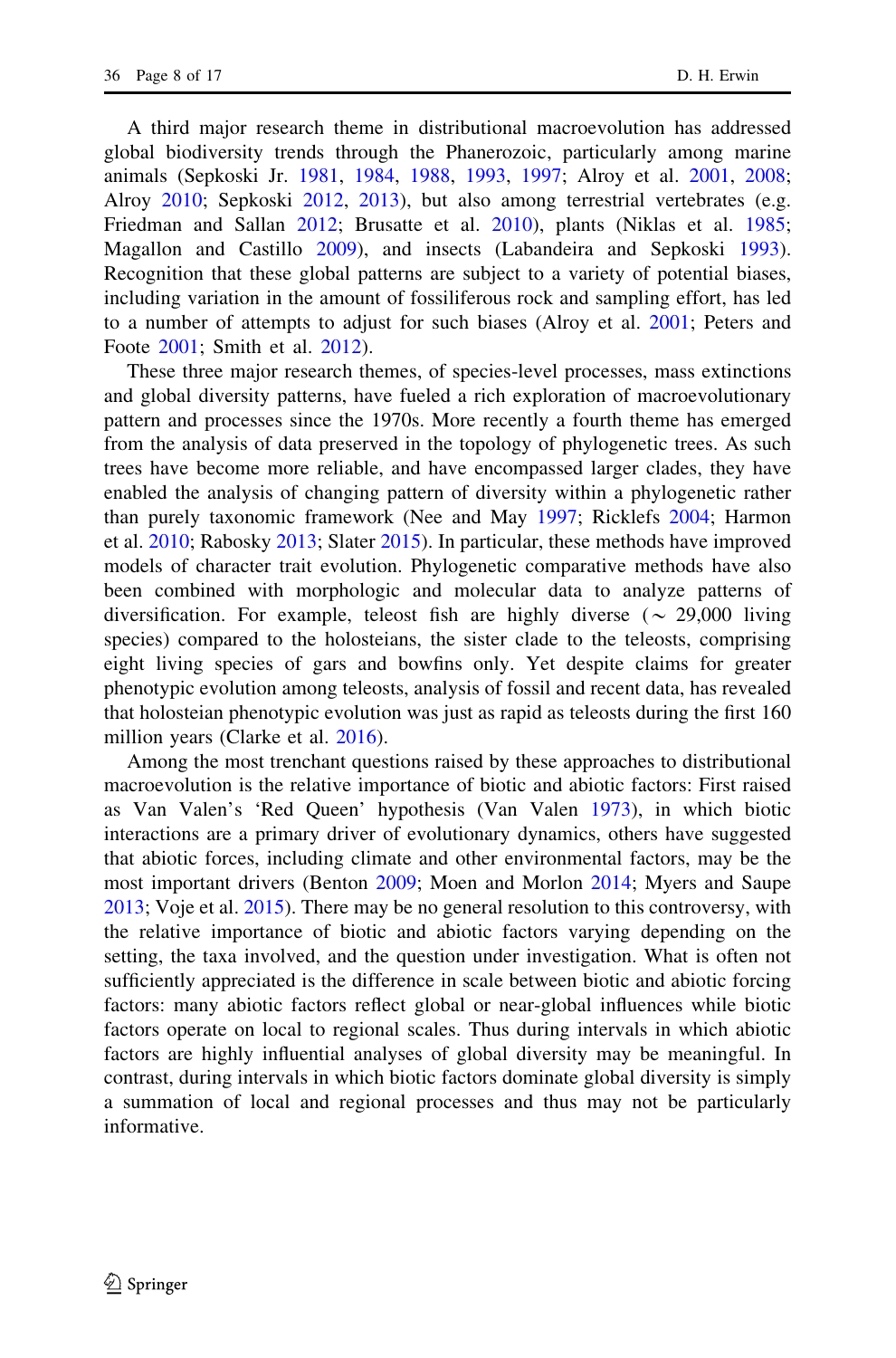# 5 Explanations based on the origin of macroevolutionary variation distinct from microevolutionary variation

The role of origins explanations in macroevolutionary processes dates at least to the late nineteenth century in the form of macromutationist and orthogenic views, which continued with the saltationist views of geneticist Goldschmidt ([1940\)](#page-12-0), and the mutation-driven evolution of German paleontologist Otto Schindewolf [\(1994](#page-15-0) [1950]). Despite Gould's efforts to rehabilitate Goldschmidt (Gould [1980a\)](#page-13-0) the view that major evolutionary events were driven by mutations generating 'discontinuous' transitions in morphology was largely ignored during the Synthesis (see discussion by Futuyma [2015](#page-12-0)). The resurgence of interest in the role of development in evolution was due, at least in part, to publication of Gould's Ontogeny and Phylogeny (Gould [1977](#page-12-0)) and the associated interest in the role of heterochrony in macroevolution (Gould [1982;](#page-13-0) Alberch [1982](#page-11-0); Bonner [1982](#page-11-0); Love [2003](#page-13-0)). Futuyma [\(2015](#page-12-0)) provides a succinct history of the engagement of developmental biologists with the synthesis.

While the study of comparative embryology began in the 1800s, a coherent theory of the origins of evolutionary variation only began with the discovery of the information-carrying role of DNA in the 1950s, with early models of gene regulation (Jacob and Monod [1961](#page-13-0); Britten and Davidson [1971](#page-12-0)), and increased significantly with the origins of comparative developmental biology (evo-devo) (Carroll et al. [2001;](#page-12-0) Wilkins [2002](#page-16-0); Love [2003;](#page-13-0) Laubichler and Maienschein [2009\)](#page-13-0). Early evo-devo studies identified highly conserved genes across Bilateria (and later across Metazoa) and expanded into analyzing patterns of gene expression. The elucidation of regulatory pathways (sometimes termed 'devo-evo' to contrast it with expression studies) has provided an increasingly mechanistic understanding of such changes (Davidson [2006;](#page-12-0) Carroll [2005,](#page-12-0) [2008;](#page-12-0) Peter and Davidson [2015\)](#page-14-0). There is continuing controversy, however, over the extent to which our greatly expanded understanding of developmental biology has challenged approaches to macroevolution. As many authors have recognized, much of the early excitement about evodevo stemmed from the insights provided into the origins of macroevolutionary patterns: the origin of animals, the origin of vertebrate limbs, and related questions. It was less clear, however, that these discoveries required a re-examination of macroevolutionary approaches to the origins of variation. Some evolutionary biologists have argued that the insights from comparative developmental studies are entirely consistent with microevolutionary approaches (Hoekstra and Coyne [2007;](#page-13-0) Futuyma [2015](#page-12-0)), while others, both developmental biologists (Carroll [2005](#page-12-0), [2008;](#page-12-0) Davidson [2006](#page-12-0)) and paleobiologists (Shubin et al. [2009](#page-15-0)) have emphasized the distinct nature of regulatory repatterning as a source of evolutionary variation. (Regrettably, this issue has become conflated with discussions over the adequacy, or not, of the Modern Synthesis, an issue which I do not address here).

A major source of paleontological support for origins explanations comes from quantitative studies of morphologic diversity (also known as disparity), instigated by Gould's book on the Cambrian Burgess Shale fossils, Wonderful Life (Gould [1989\)](#page-13-0). Such studies have generally confirmed earlier intuitions that major increase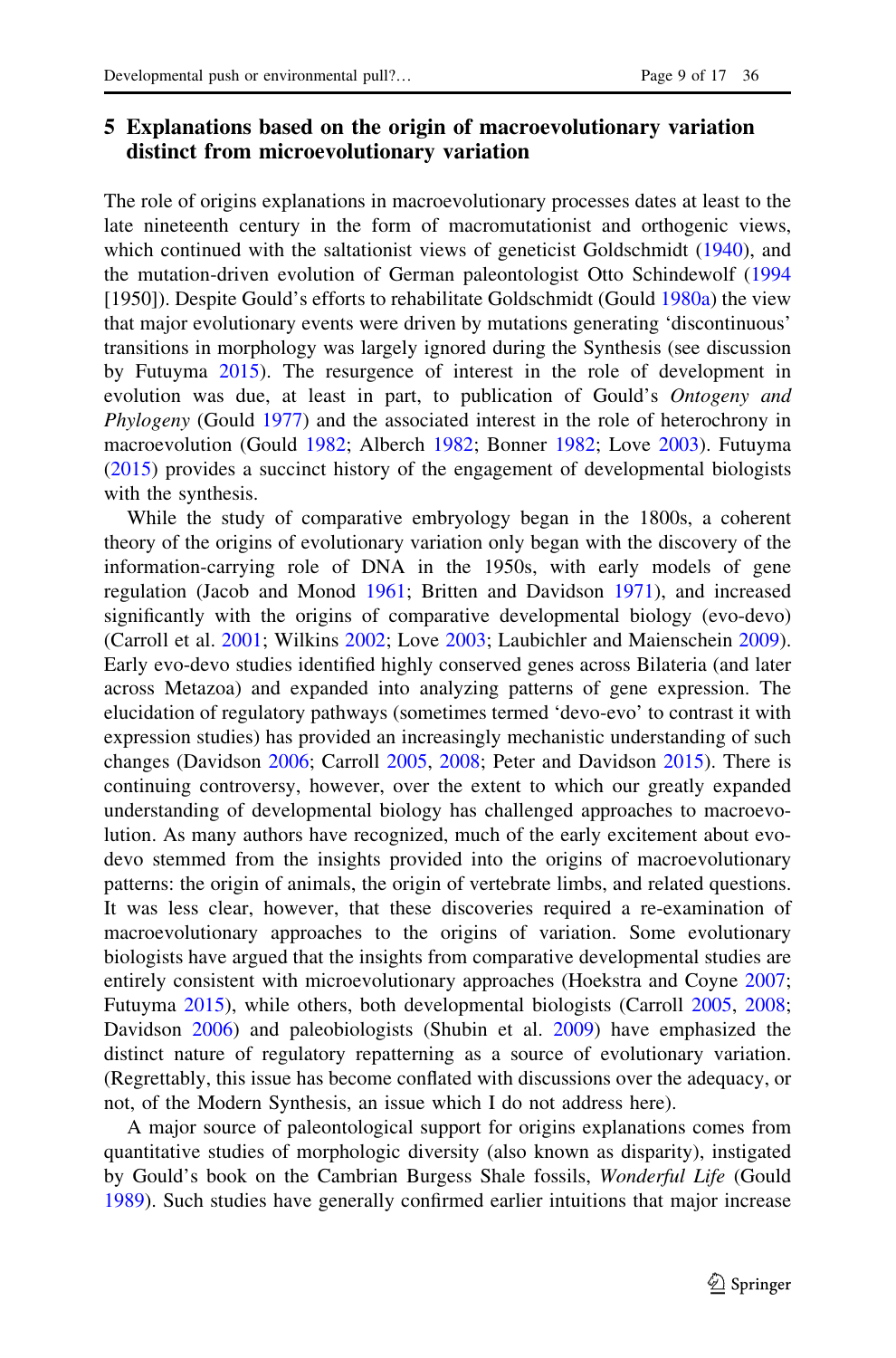in within-clade disparity occur early in clade history (the 'early-burst' model) and are decoupled from increased taxonomic diversity (Foote [1997](#page-12-0); Erwin [2007;](#page-12-0) Hughes et al. [2013;](#page-13-0) Ruta et al. [2013\)](#page-15-0). When disparity increases more rapidly than taxonomic diversity the extent of morphologic changes between ancestor and descendent would appear to have been greater than later in lineage history. This at least suggests a biased pattern of the success of major morphological changes. Whether this is actually a difference in the relative success of these phenotypic changes rather than their generation, however, awaits more rigorous study.

Many results from evo-devo studies are entirely consistent with microevolutionary approaches to evolution. But there remains an unresolved issue of whether the sources of genomic and developmental changes which generate some types of phenotypic variation, such as the novelties associated with the origins of major clades, differ from those that underpin traditional microevolution?

#### 6 Novelty and innovation

Nothing in evolutionary biology better illustrates the conflation of distributional and variational processes, and the continuing tension over the appropriate nature of evolutionary explanation, than debates over the origins of phenotypic novelties and innovations (Moczek [2008](#page-14-0); Brigandt and Love [2012](#page-12-0)). These terms are often used interchangeably, but evidence that long lags may be found between the origin of a novelty and its ecological and evolutionary success demonstrates that these are two distinct phenomena (Erwin and Valentine [2013;](#page-12-0) Erwin [2015\)](#page-12-0). Novelty refers to the origin of new, individuated and quasi-independent phenotypic characters, rather than variations upon preexisting characters (Wagner [2014](#page-16-0)). Wagner tied novel characters to distinctive gene regulatory patterns [which he called character homology identity networks (ChINs) and which are identical to the structures that Davidson and I termed kernels; see Davidson and Erwin ([2006\)](#page-12-0)]. I prefer to leave the nature of the underlying structure of gene networks as a hypothesis rather than as part of the definition of novelty. In addition, defining novelties as individuated characters allows the term to be applied to a wide range of settings, from microbes to new mechanisms of genetic control, such as the origin of distal enhancers (Sebe-Pedros et al. [2016\)](#page-15-0), to aspects of cultural evolution. Thus novelties are associated with the generation of new phenotypic variants, but variants that represent individuated characters rather than character states; for example, the origin of feathers but not the huge variety of feathers that evolved subsequently. Similar examples of novelties include the vertebrate limb, the bat wing, or the compound eye of arthropods (Strausfeld et al. [2016\)](#page-15-0).

In contrast, innovation reflects the ecological and evolutionary success of a phenotypic novelty. Distinguishing between novelty and innovation is critical because the two are not necessarily linked. Long, macroevolutionary lags between the generation of novel phenotypes and their evolutionary success are not uncommon, and have been identified in a number of clades (Erwin [2015\)](#page-12-0). Most participants in the modern synthesis tied the appearance of morphological novelties to ecological opportunities, while recognizing the complexities of the process (Mayr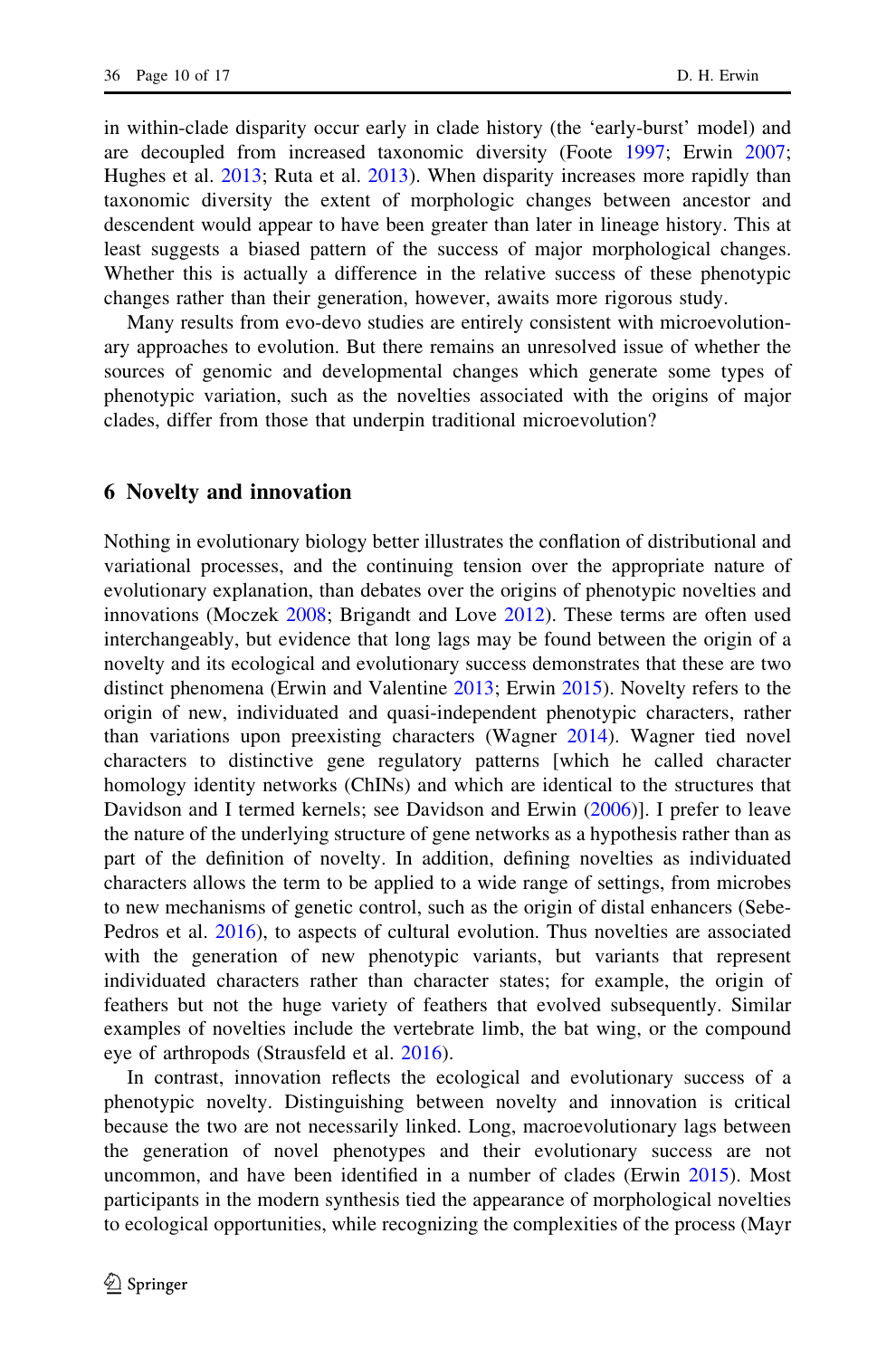[1942,](#page-14-0) [1960](#page-14-0); Simpson [1944](#page-15-0); Miller [1949\)](#page-14-0). But if the success of a clade is decoupled from the origin of the novelty, then ecological opportunity may be of little import.

Although phenotypic novelty and innovation encompasses only a small portion of evolutionary events, and even a fairly small portion of macroevolutionary events, they have had a disproportionate impact by establishing the major themes in the history of life.

# 7 Discussion

Distributional macroevolutionary mechanisms reflect the response of organisms and clades to environmental opportunities and pressures. Until recently organisms were often viewed as passively responding to these opportunities and pressures (a view that extended from Simpson to Gould). The recognition that organisms often actively modify their environment to produce fitness effects (niche construction; see Post and Palkovacs [2009;](#page-14-0) Matthews et al. [2014](#page-14-0)) and that this may have macroevolutionary effects (Erwin [2008b\)](#page-12-0) adds another level of dynamism to macroevolutionary processes. Nonetheless, distributional macroevolution has focused almost exclusively on the differential sorting of species and clades once they have arisen. Insights from evo-devo demonstrate that the range of variation feeding into macroevolutionary dynamics may be broader than previously recognized. Macroevolutionary lags illustrate the disjunction between the supply of morphological novelties and their subsequent ecological and evolutionary success as evolutionary innovations. But macroevolution covers a much broader array of patterns than novelty and innovation, and many cases of high early disparity in a clade, even if these do not involve morphologic novelties, may still represent the biased origination of phenotypic variation.

The evolutionary process has itself evolved over time through the introduction of new regulatory mechanisms that generate new phenotypic opportunities, and via intrinsic and extrinsic constraints, although this was not recognized either by advocates of the Modern Synthesis, nor by paleontological discussants of macroevolution from the 1970s onward. The population genetic foundations of the modern synthesis are ahistorical and there is no obvious reason why the components of distributional macroevolution (punctuated patterns of speciation, species selection, evolutionary trends and mass extinctions) should change over time. In contrast, however, a number of conceptual developments since the 1990s have challenged the widespread, often implicit assumption of evolutionary uniformitarianism (Erwin [2011\)](#page-12-0) and suggest evolutionary changes to the origins of variation that may have had far-reaching evolutionary effects. When Maynard Smith and Szathmary proposed the concept of major evolutionary transitions they recognized that the origin of new evolutionary individuals during these transitions were evolutionary discontinuities (Maynard Smith and Szathmary [1995](#page-14-0); see also Calcott and Sterelny [2011](#page-12-0); Szathmary [2015\)](#page-15-0). Patterns of variability of characters (evolvability) and modularity (Wagner and Altenberg [1996;](#page-16-0) Kirschner and Gerhart [1998;](#page-13-0) Wagner et al. [2007](#page-16-0)) need not necessarily vary systematically over time, but if they do systematic biases could result. Finally, evolution in the structure of GRNs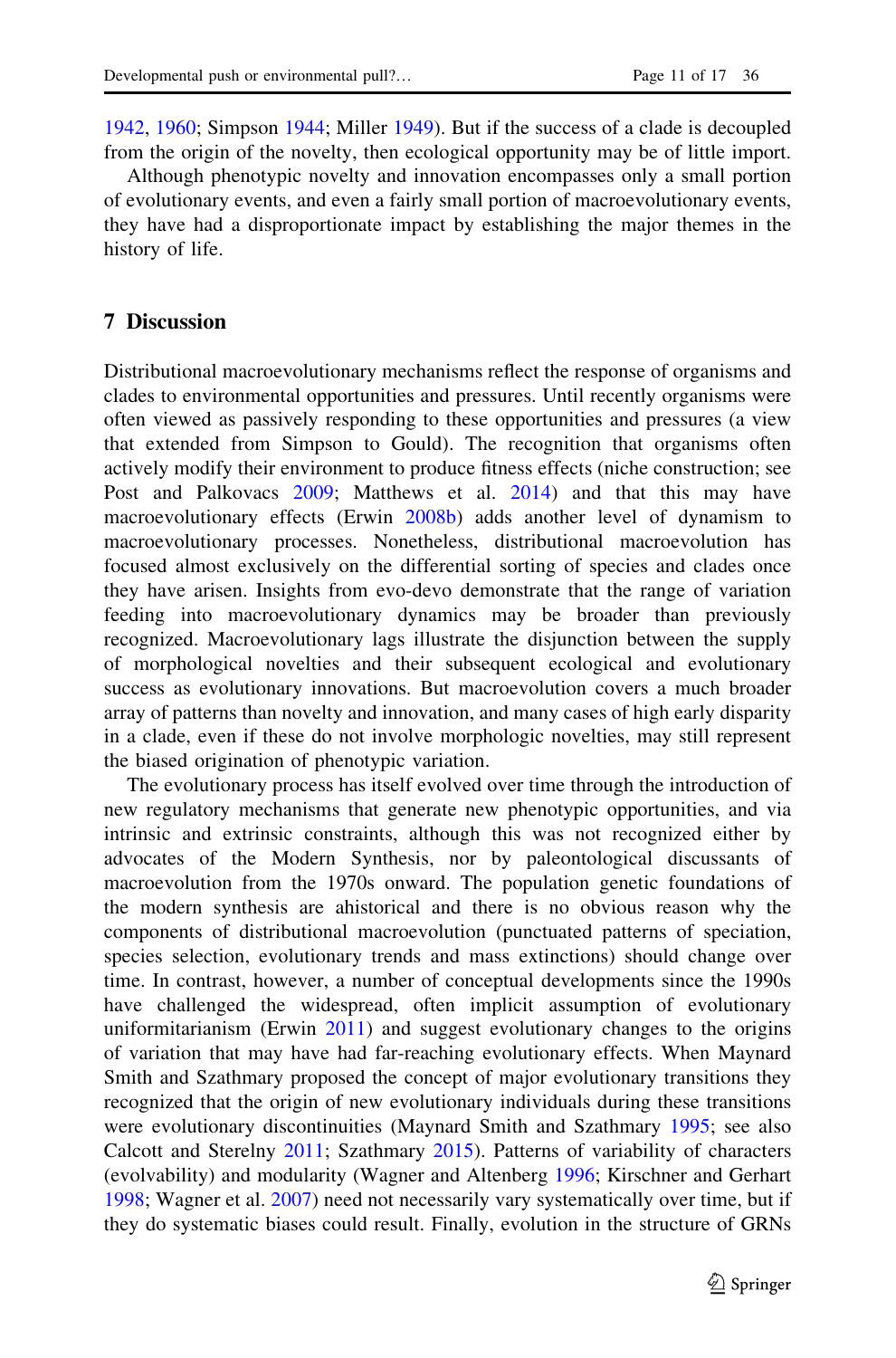<span id="page-11-0"></span>may change the types of accessible variation over time, reflecting systematic changes in the evolutionary lability of different components of the network (Davidson and Erwin [2006](#page-12-0); Erwin and Davidson [2009\)](#page-12-0).

Whether evolutionary theory needs to be reformulated and extended has provoked considerable controversy (Hoekstra and Coyne [2007;](#page-13-0) Pigliucci [2009;](#page-14-0) Laland et al. [2015](#page-13-0); Futuyma [2015](#page-12-0)) but may be largely beside the point. Our understanding of evolution has become incomparably richer over the past few decades as the intellectual hegemony of population genetics has faded. This is particularly true when considering macroevolutionary patterns. Macroevolutionary dynamics are both pushed by the origin of new phenotypes via developmental processes, as well as pulled by changes in climate and other aspects of the physical environment and biotic factors such as adaptive divergence and niche construction. The challenge moving forward will be to establish the relative importance of developmental push and environmental pull, the specific conditions under which each plays a significant role, and whether the relative contributions of development and environment have changed over time.

Acknowledgements An earlier version of this paper was presented at a workshop on ''From Genome to Gene: Causality, Synthesis and Evolution'' at the Jacques Loeb Centre for the History and Philosophy of the Life Sciences at Ben Gurion University of the Negev in November 2015. I appreciate the invitation to contribute this paper from Ute Deichmann and Michel Morange. I acknowledge support of this research from the NASA National Astrobiology Institute (Grant # NNA13AA90A).

## **References**

- Alberch, P. (1982). Developmental constraints in evolutionary process. In J. T. Bonner (Ed.), Evolution and development (pp. 312–332). Berlin: Springer.
- Alroy, J. (2010). Geographical, environmental and intrinsic biotic controls on Phanerozoic marine diversification. Palaeontology, 53, 1211–1235.
- Alroy, J., Aberhan, M., Bottjer, D. J., Foote, M., Fursich, F. T., Harries, P. J., et al. (2008). Phanerozoic trends in the global diversity of marine invertebrates. Science, 321, 97–100.
- Alroy, J., Marshall, C. R., Bambach, R. K., Bezusko, K., Foote, M., Fursich, F. T., et al. (2001). Effects of sampling standardization on estimates of Phanerozoic marine diversification. Proceedings of the National Academy of Sciences, 96, 6261–6266.
- Alvarez, L. W., Alvarez, W., Asaro, F., & Michel, H. V. (1980). Extraterrestrial cause for the Cretaceous-Tertiary extinction. Science, 208, 1095–1108.
- Amundson, R. (2005). The changing role of the embryo in evolutionary thought. Cambridge: Cambridge University Press.
- Bambach, R. K. (2006). Phanerozoic biodiversity mass extinctions. Annual Review of Earth and Planetary Science, 34, 127–155.
- Bateman, R. M., & DiMichele, W. A. (1994). Saltational evolution of form in vascular plants: A neoGoldschmidtian synthesis. Shape and form in plants and fungi (pp. 61–100). London: Linnean Society.
- Bennett, K. D. (1990). Milankovitch cycles and their effects on species in ecological and evolutionary time. Paleobiology, 16, 11–21.
- Benton, M. J. (2009). The red queen and the court jester: Species diversity and the role of biotic and abiotic factors through time. Science, 323, 728–732.
- Bock, W. J. (1979). The Synthetic explanation of macroevolutionary change—A reductionist approach. Bulletin of the Carnegie Museum of Natural History, 13, 20–69.
- Bonner, J. T. (1982). Evolution and development. Berlin: Springer.
- Bowler, P. J. (1992). The eclipse of Darwinism. Baltimore: Johns Hopkins Press.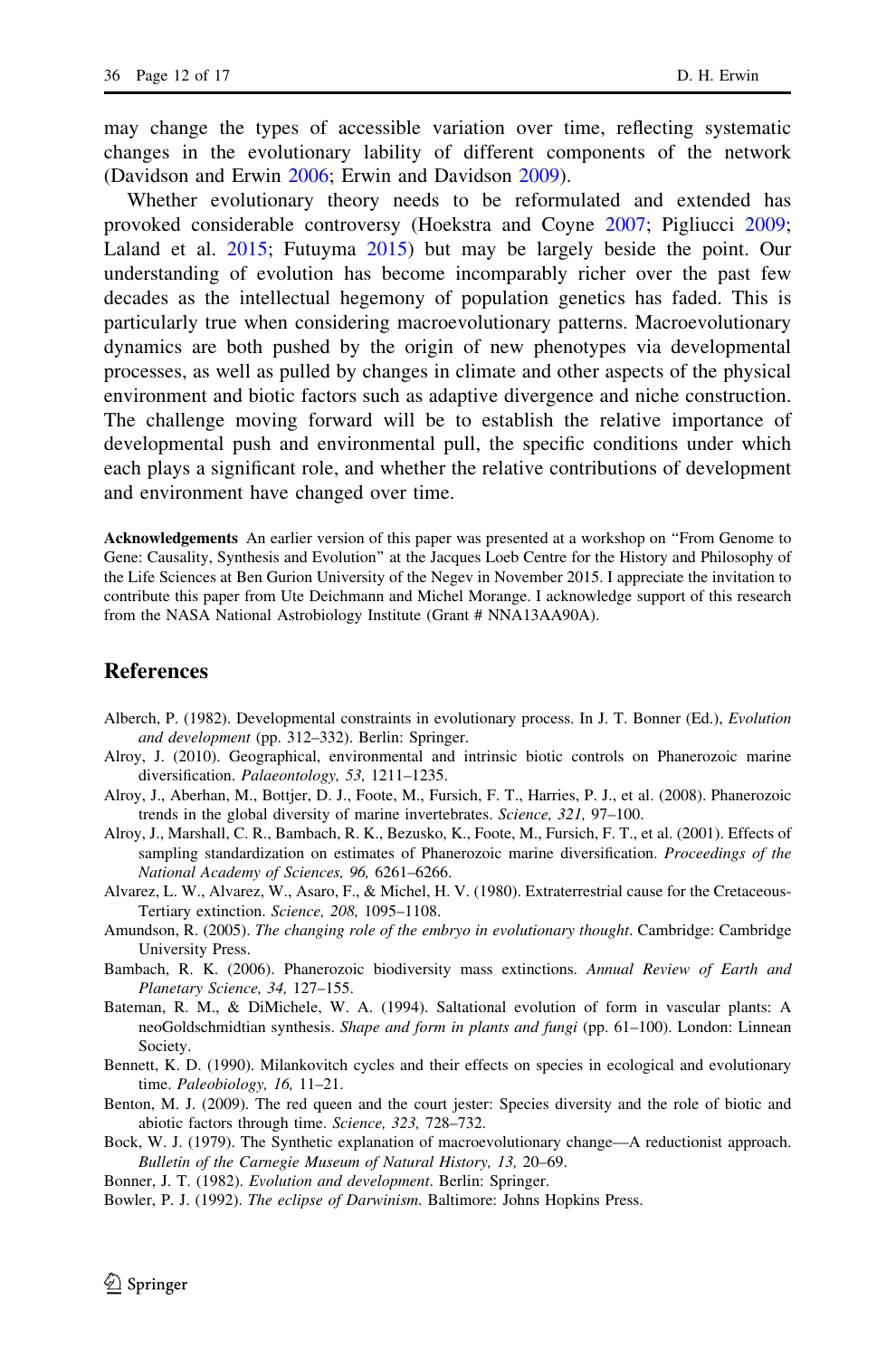- <span id="page-12-0"></span>Brakefield, P. M. (2011). Evo-devo and accounting for Darwin's endless forms. Philosophical Transactions of the Royal Society of London B, 366(1574), 2069–2075. doi:[10.1098/rstb.2011.0007](http://dx.doi.org/10.1098/rstb.2011.0007).
- Brigandt, I., & Love, A. C. (2012). Conceptualizing evolutionary novelty: Moving beyond definitional debates. Journal of Experimental Zoology Part B-Molecular and Developmental Evolution, 318B, 417–427.
- Britten, R. J., & Davidson, E. H. (1971). Repetitive and non-repetitive DNA sequences and speculation on the origins of evolutionary novelty. Quarterly Review of Biology, 46, 111–138.
- Brusatte, S. L., Nesbitt, S. J., Irmis, R. B., Butler, R. J., Benton, M. J., & Norell, M. A. (2010). The origin and early radiation of dinosaurs. Earth-Science Reviews, 101, 68–100.
- Calcott, B., & Sterelny, K. (Eds.). (2011). The major transitions in evolution revisited. Cambridge, MA: MIT Press.
- Carroll, S. B. (2005). Evolution at two levels: On genes and form. PLoS Biology, 3(7), 1159–1166.
- Carroll, S. B. (2008). Evo-devo and an expanding evolutionary synthesis: A genetic theory of morphological evolution. Cell, 134, 25–36.
- Carroll, S. B., Grenier, J., & Weatherbee, S. (2001). From DNA to diversity. Malden: Blackwell Scientific.
- Clarke, J. T., Lloyd, G. T., & Friedman, M. (2016). Little evidence for enhanced phenotypic evolution in early teleosts relative to their living fossil sister group. Proceedings of the National Academy of Sciences USA, 113, 11531–11536. doi:[10.1073/pnas.1607237113](http://dx.doi.org/10.1073/pnas.1607237113).
- Cracraft, J. (1985). Species selection, macroevolutionary analysis, and the ''hierarchical theory''. Systematic Zoology, 34, 222–229.
- Darwin, C. (1859). On the origin of species by means of natural selection. London: John Murray.

Davidson, E. H. (2006). The regulatory genome. San Diego: Academic Press.

- Davidson, E. H., & Erwin, D. H. (2006). Gene regulatory networks and the evolution of animal body plans. Science, 311, 796–800.
- Dobzhansky, T. (1937). Genetics and the origin of species. New York: Columbia University Press.
- Eldredge, N. (1979). Alternative approaches to evolutionary theory. Bulletin of the Carnegie Museum of Natural History, 13, 7–19.
- Eldredge, N. (1985). Unfinished synthesis: Biological hierarchies and modern evolutionary thought. New York: Oxford Univ. Press.
- Eldredge, N., & Cracraft, J. (1980). Phylogenetic patterns and the evolutionary process: Method and theory in comparative biology. New York: Columbia University Press.
- Eldredge, N., & Gould, S. J. (1972). Punctuated equilibria: An alternative to phyletic gradualism. In T. J. M. Schopf (Ed.), Models in paleobiology (pp. 82–115). San Francisco: Freeman & Co.
- Erwin, D. H. (2007). Disparity: Morphological pattern and developmental context. Palaeontology, 50, 57–73.
- Erwin, D. H. (2008a). Extinction as the loss of evolutionary history. Proceedings of the National Academy of Sciences USA, 105, 11520–11527.
- Erwin, D. H. (2008b). Macroevolution of ecosystem engineering, niche construction and diversity. Trends in Ecology & Evolution, 23, 304–310.
- Erwin, D. H. (2011). Evolutionary uniformitarianism. Developmental Biology, 357, 27–34.
- Erwin, D. H. (2015). Novelty and innovation in the history of life. Current Biology, 25(19), R930–R940. doi[:10.1016/j.cub.2015.08.019.](http://dx.doi.org/10.1016/j.cub.2015.08.019)
- Erwin, D. H., & Davidson, E. H. (2009). The evolution of hierarchical gene regulatory networks. Nature Reviews Genetics, 10, 141–148. doi:[10.1038/nrg2499](http://dx.doi.org/10.1038/nrg2499).
- Erwin, D. H., & Valentine, J. W. (2013). The Cambrian explosion: The construction of animal biodiversity. Greenwood, CO: Roberts & Co.
- Filipchenko, J. P. (1927). Variabilitat und variation. Berlin: Gebruder Bortraeger.
- Foote, M. (1997). Evolution of morphological diversity. Annual Review of Ecology and Systematics, 28, 129–152.
- Friedman, M., & Sallan, L. C. (2012). Five hundred million years of extinction and recovery: A Phanerozoic survey of large-scale diversity patterns in fishes. Palaeontology, 55, 707–742.
- Futuyma, D. (2015). Can modern evolutionary theory explain macroevolution? In E. Serreli & N. Grontier (Eds.), Macroevolution. Interdisciplinary evolution research (Vol. 2, pp. 29–85). Cham: Springer.
- Godfrey-Smith, P. (2014). Philosophy of biology. Princeton, NJ: Princeton University Press.
- Goldschmidt, R. (1940). The material basis of evolution. New Haven: Yale UniversityPress.
- Gould, S. J. (1977). Ontogeny and phylogeny. Cambridge, MA: Belknap Press.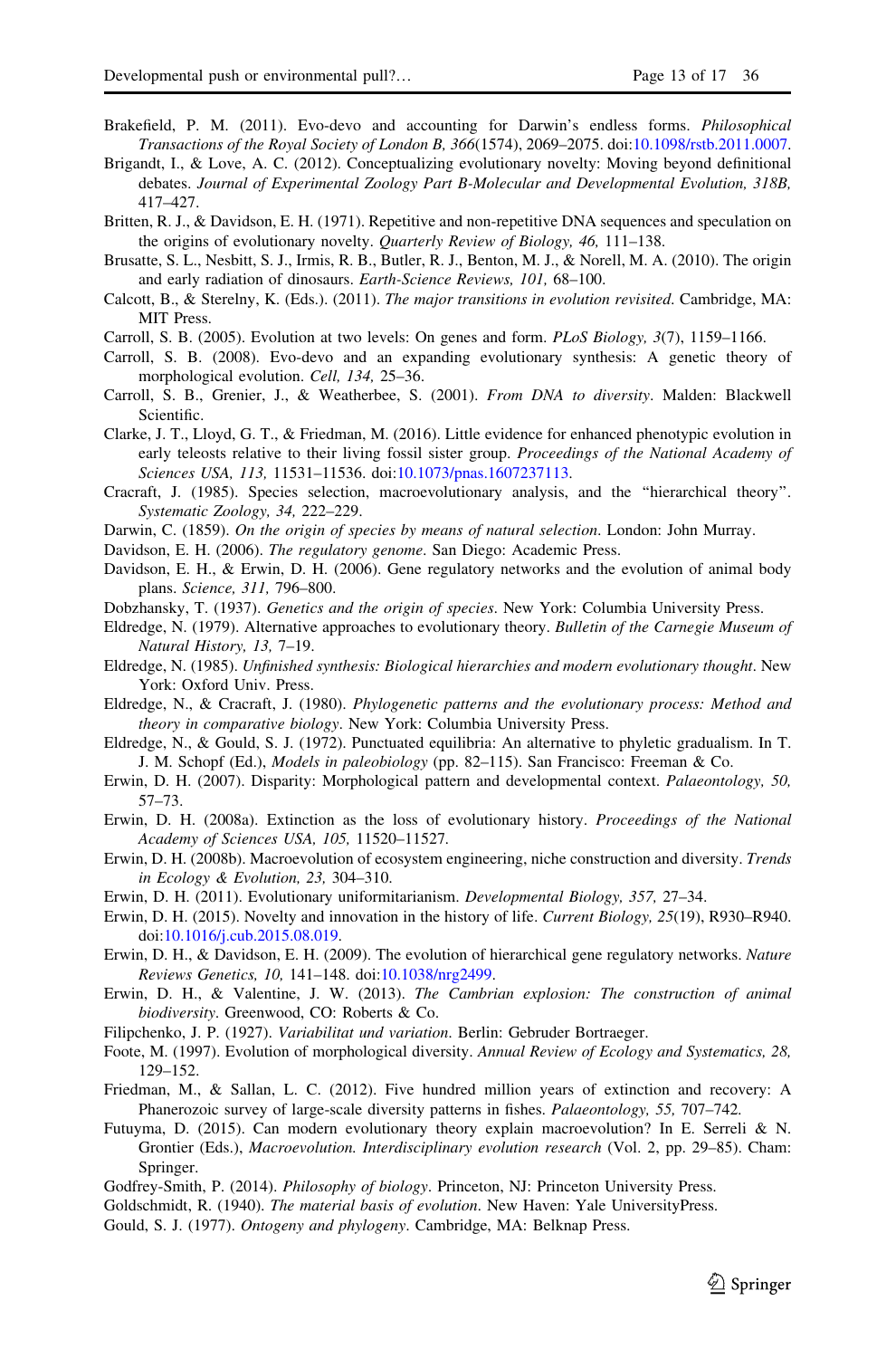<span id="page-13-0"></span>Gould, S. J. (1980a). Is a new and general theory of evolution emerging? Paleobiology, 6, 119–130.

- Gould, S. J. (1980b). The promise of paleobiology as a nonothetic, evolutionary discipline. *Paleobiology*, 6, 96–118.
- Gould, S. J. (1982). Change in developmental timing as a mechanism of macroevolution. In J. T. Bonner (Ed.), Evolution and development (pp. 333–346). Berlin: Springer.
- Gould, S. J. (1985). The paradox of the first tier: An agenda for paleobiology. *Paleobiology*, 11, 2–12.
- Gould, S. J. (1989). Wonderful life. New York: Norton.
- Gould, S. J. (2002a). Macroevolution. In M. Pagel (Ed.), Encyclopedia of evolution (Vol. 1, pp. E23– E28). Oxford: Oxford University Press.
- Gould, S. J. (2002b). The structure of evolutionary theory. Cambridge: Harvard University Press.
- Gould, S. J., & Eldredge, N. (1993). Punctuated equilibrium comes of age. Nature, 366, 223–227.
- Harmon, L. J., Losos, J. B., Jonathan Davies, T., Gillespie, R. G., Gittleman, J. L., Bryan Jennings, W., et al. (2010). Early bursts of body size and shape evolution are rare in comparative data. Evolution, 64(8), 2385–2396. doi:[10.1111/j.1558-5646.2010.01025.x](http://dx.doi.org/10.1111/j.1558-5646.2010.01025.x).
- Hoekstra, H. E., & Coyne, J. A. (2007). The locus of evolution: Evo-devo and the genetics of adaptation. Evolution, 61, 995–1016.
- Hopkins, M. J., & Lidgard, S. (2012). Evolutionary mode routinely varies among morphological traits within fossil species lineages. Proceedings of the National Academy of Sciences USA, 109, 20520–20525. doi:[10.1073/pnas.1209901109](http://dx.doi.org/10.1073/pnas.1209901109).
- Hughes, M., Gerber, S., & Wills, M. A. (2013). Clades reach highest morphologic disparity early in their evolution. Proceedings of the National Academy of Sciences USA, 110, 13875–13879.
- Hull, D. S. (1980). Individuality and selection. Annual Review of Ecology and Systematics, 11, 311-332.
- Hunt, G. (2007). The relative importance of directional change, random walks, and stasis in the evolution of fossil lineages. Proceedings of the National Academy of Sciences USA, 104, 18404–18408. doi[:10.1073/pnas.0704088104.](http://dx.doi.org/10.1073/pnas.0704088104)
- Hunt, G., & Rabosky, D. L. (2014). Phenotypic evolution in fossil species: Pattern and process. Annual Review of Earth and Planetary Sciences, 42, 421–441. doi[:10.1146/annurev-earth-040809-152524](http://dx.doi.org/10.1146/annurev-earth-040809-152524).
- Huxley, J. S. (1958). Evolutionary processes and taxonomy with special reference to grades. Uppsala Universiter. Arsskrift, 1958, 21–38.
- Jablonski, D. (1986). Background and mass extinction: The alternation of macroevolutionary regimes. Science, 231, 129–133.
- Jablonski, D. (1989). The biology of mass extinction: A paleontological view. *Philisophical Transactions* of the Royal Society, London B., 325, 357–368.
- Jablonski, D. (2005). Mass extinctions and macroevolution. Paleobiology, 31, 192–210.
- Jablonski, D. (2007). Scale and hierarchy in macroevolution. *Palaeontology*, 50, 87–109.
- Jablonski, D. (2008). Species selection: Theory and data. Annual Review of Ecology Evolution and Systematics, 39, 501–524.
- Jablonski, D. (2010). Macroevolutionary trends in time and space. In P. R. Grant & B. R. Grant (Eds.), *In* search of the causes of evolution (pp. 25–43). Princeton, NJ: Princeton University Press.
- Jacob, F., & Monod, J. (1961). Genetic regulatory mechanisms in the synthesis of proteins. Journal of Molecular Biology, 3, 318–356.
- Kirschner, M., & Gerhart, J. (1998). Evolvability. Proceedings of the National Academy of Sciences USA, 95, 8420–8427. doi[:10.1073/pnas.95.15.8420.](http://dx.doi.org/10.1073/pnas.95.15.8420)
- Labandeira, C. C., & Sepkoski, J. J., Jr. (1993). Insect diversity in the fossil record. Science, 261, 310–315.
- Laland, K. N., Uller, T., Feldman, M. W., Sterelny, K., Muller, G. B., Moczek, A., et al. (2015). The extended evolutionary synthesis: Its structure, assumptions and predictions. Proceedings of the Royal Society of London B, 282, 20151019. doi:[10.1098/rspb.2015.1019](http://dx.doi.org/10.1098/rspb.2015.1019).
- Laubichler, M. D., & Maienschein, J. (Eds.). (2009). Form and function in developmental evolution. Cambridge: Cambridge University Press.
- Losos, J. B. (2010). Adaptive radiation, ecological opportunity, and evolutionary determinism. American Naturalist, 175, 623–639.
- Losos, J. B. (2011). Convergence, adaptation, and constraint. Evolution, 65, 1827–1840. doi[:10.1111/j.](http://dx.doi.org/10.1111/j.1558-5646.2011.01289.x) [1558-5646.2011.01289.x](http://dx.doi.org/10.1111/j.1558-5646.2011.01289.x).
- Losos, J. B. (Ed.). (2014). Princeton guide to evolution. Princeton, NJ: Princeton University Press.
- Love, A. C. (2003). Evolutionary morphology, innovation and the synthesis of evolutionary and developmental biology. Biology and Philosophy, 18, 309–345.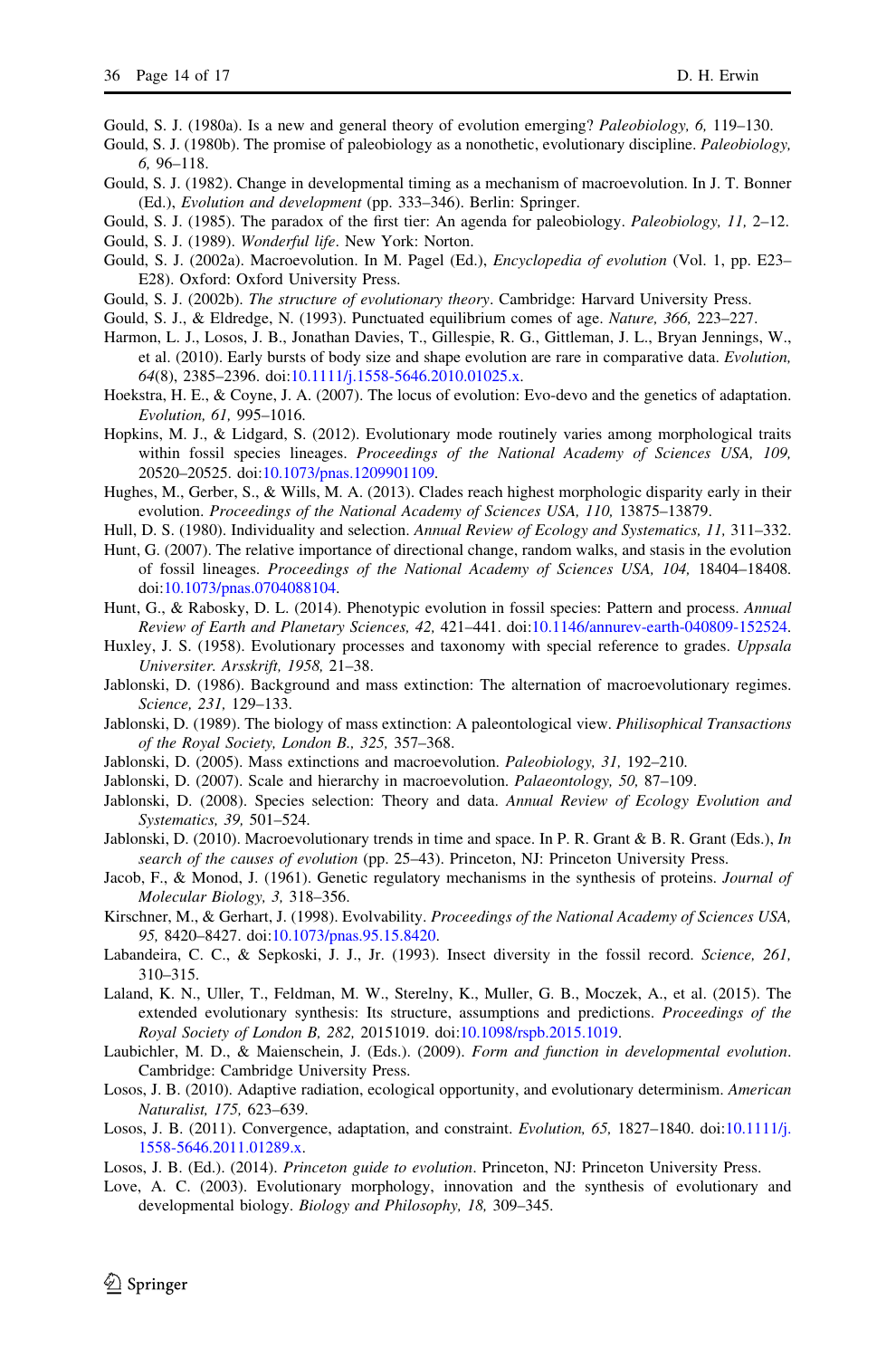- <span id="page-14-0"></span>Lowe, C. B., Kellis, M., Siepel, A., Raney, B. J., Clamp, M., Salama, S. R., et al. (2011). Three periods of regulatory innovation during vertebrate evolution. Science, 333, 1019–1024. doi:[10.1126/science.](http://dx.doi.org/10.1126/science.1202702) [1202702.](http://dx.doi.org/10.1126/science.1202702)
- Magallon, S., & Castillo, A. (2009). Angiosperm diversification through time. American Journal of Botany, 96, 349–365. doi:[10.3732/Ajb.0800060.](http://dx.doi.org/10.3732/Ajb.0800060)
- Matthews, B., De Meester, L., Jones, C. G., Ibelings, B. W., Bouma, T. J., Nuutinen, V., et al. (2014). Under niche construction: An operational bridge between ecology, evolution, and ecosystem science. Ecological Monographs, 84, 245–263. doi[:10.1890/13-0953.1.](http://dx.doi.org/10.1890/13-0953.1)
- Maynard Smith, J., Burian, R., Kauffman, S., Alberch, P., Campbell, J., Goodwin, B., et al. (1985). Developmental constraints and evolution. Quarterly Review of Biology, 60, 265–287.
- Maynard Smith, J., & Szathmary, E. (1995). The major transitions in evolution. New York: W. H. Freeman.
- Mayr, E. (1942). Systematics and the origin of species. New York: Columbia Univ. Press.
- Mayr, E. (1960). The emergence of novelty. In S. Tax (Ed.), *The evolution of life* (pp. 349–380). Chicago: Univ. of Chicago Press.
- McShea, D. W. (1998). Possible largest-scale trends in organismal evolution: Eight ''live hypotheses''. Annual Review of Ecology and Systematics, 29, 293–318.
- Miller, A. H. (1949). Some ecologic and morphologic considerations in the evolution of higher taxonomic categories. In E. Mayr & E. Schuz (Eds.), Ornithologie als biologische Wissenshaft (pp. 84–88). Heidelberg: Carol Winter.
- Moczek, A. P. (2008). On the origins of novelty in development and evolution. BioEssays, 30(5), 432–447.
- Moen, D., & Morlon, H. (2014). Why does diversification slow down? Trends in Ecology & Evolution, 29, 190–197. doi:[10.1016/j.tree.2014.01.010.](http://dx.doi.org/10.1016/j.tree.2014.01.010)
- Myers, C. E., & Saupe, E. E. (2013). A macroevolutionary expansion of the modern synthesis and the importance of extrinsic biotic factors. Palaeontology, 56, 1179–1198.
- Nee, S., & May, R. M. (1997). Extinction and the loss of evolutionary history. Science, 278, 692–694.
- Niklas, K. J., Tiffney, B. H., & Knoll, A. H. (1985). Patterns in vascular land plant diversification: An analysis at the species level. In J. W. Valentine (Ed.), Phanerozoic diversity patterns (pp. 97–128). Princeton, NJ: Princeton University Press.
- Osborne, H. F. (1922). Orthogenesis as observed from paleontological evidence beginning in the year 1889. American Naturalist, 56, 134–143.
- Pagel, M. (Ed.). (2002). Encyclopedia of evolution. Oxford: Oxford University Press.
- Peter, I. S., & Davidson, E. H. (2015). Genomic control processes. Development and evolution. London: Academic Press.
- Peters, S. E., & Foote, M. (2001). Biodiversity in the Phanerozoic: A reinterpretation. *Paleobiology*, 27, 583–601.
- Peterson, T., & Müller, G. B. (2013). What is evolutionary novelty? Process versus character based definitions. Journal of Experimental Zoology Part B: Molecular and Developmental Evolution, 320(6), 345–350.
- Pigliucci, M. (2009). An extended synthesis for evolutionary biology. Annals of the New York Academy of Sciences, 1168, 218–228.
- Post, D. M., & Palkovacs, E. P. (2009). Eco-evolutionary feedbacks in community and ecosystem ecology: Interactions between the ecological theatre and the evolutionary play. Philosophical Transactions of the Royal Society of London B, 364, 1629–1640. doi[:10.1098/Rstb.2009.0012.](http://dx.doi.org/10.1098/Rstb.2009.0012)
- Rabosky, D. L. (2013). Diversity-dependence, ecological speciation, and the role of competition in macroevolution. Annual Review of Ecology Evolution and Systematics, 44, 481–502. doi[:10.1146/](http://dx.doi.org/10.1146/Annurev-Ecolsys-110512-135800) [Annurev-Ecolsys-110512-135800](http://dx.doi.org/10.1146/Annurev-Ecolsys-110512-135800).
- Reif, W. E., Thomas, R. D. K., & Fischer, M. S. (1985). Constructional morphology: The analysis of constraints in evolution. Acta Biotheoretica, 34, 233–248.
- Rensch, B. (1959 [1954]). Evolution above the species level (2nd Ed.)., translated by R. Altevogt. New York: Columbia University Press.
- Ricklefs, R. E. (2004). A comprehensive framework for global patterns. Ecology Letters, 7, 1–15.
- Rudwick, M. J. S. (2008). Worlds before Adam: The reconstruction of geohistory in the age of reform. Chicago, IL: University of Chicago Press.
- Ruse, M., & Travis, J. M. (Eds.). (2009). Evolution. The first four billion years. Cambridge, MA: Harvard University Press.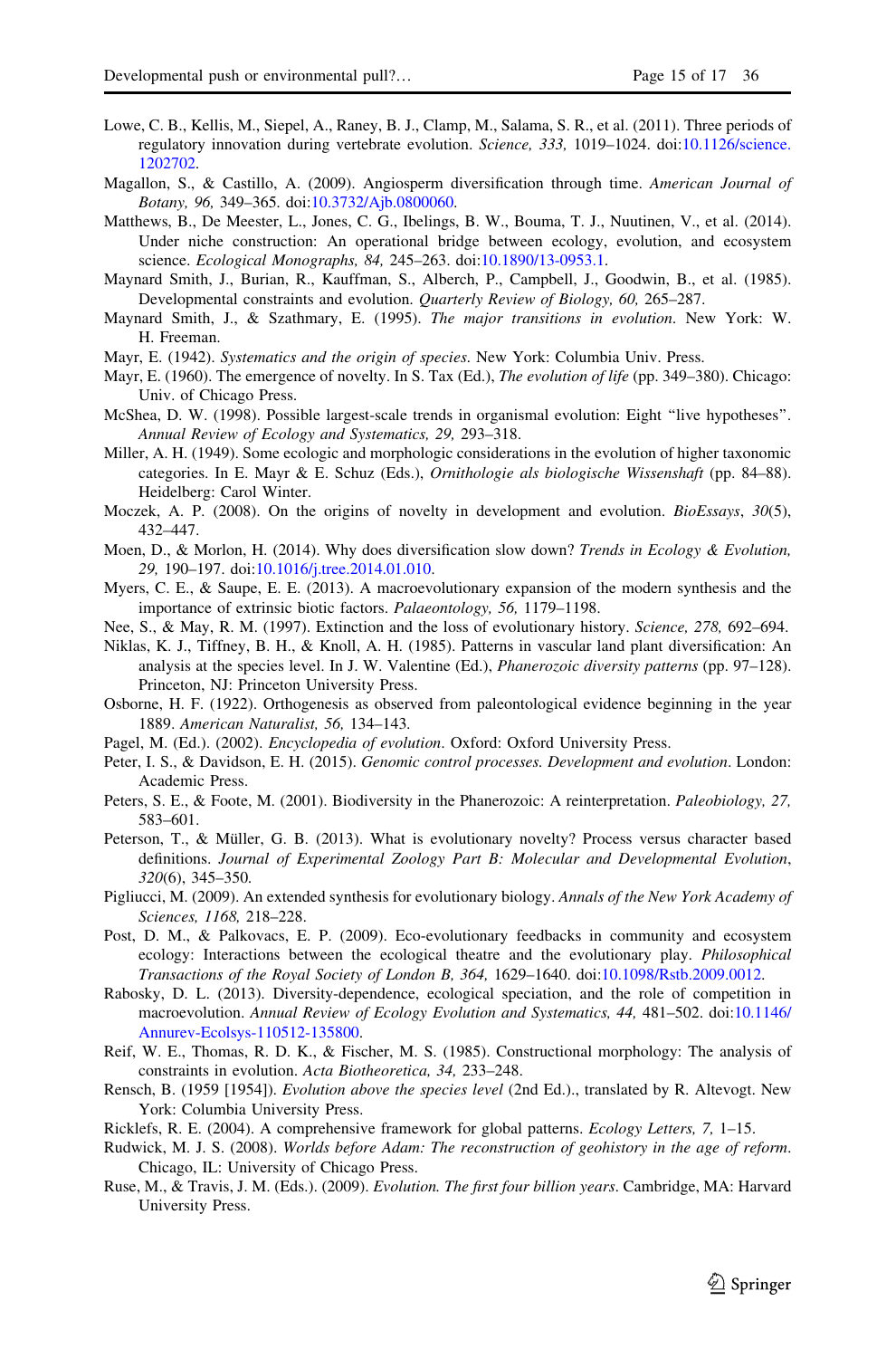- <span id="page-15-0"></span>Ruta, M., Angielczyk, K. D., Frobisch, J., & Benton, M. J. (2013). Decoupling of morphological disparity and taxic diversity during the adaptive radiation of anomodont therapsids. Proceedings of the Royal Society of London B, 280, 20131071. doi[:10.1098/rspb.2013.1071.](http://dx.doi.org/10.1098/rspb.2013.1071)
- Schaeffer, B., & Hecht, M. K. (1965). Symposium: The origin of higher levels of organization. Systematic Zoology, 14, 245–342.
- Schindewolf, O. (1994 [1950]). Basic questions in paleontology: Geologic time, organic evolution, and biological systematics. Translated by J. Schaefer. Chicago: University of Chicago Press.
- Sebe-Pedros, A., Ballare, C., Parra-Acero, H., Chiva, C., Tena, J. J., Sabido, E., et al. (2016). The dynamic regulatory genome of Capsaspora and the origin of animal multicellularity. Cell, 165, 1224–1237. doi:[10.1016/j.cell.2016.03.034](http://dx.doi.org/10.1016/j.cell.2016.03.034).
- Sepkoski, J. J., Jr. (1981). A factor analytic description of the Phanerozoic marine fossil record. Paleobiology, 7, 36–53.
- Sepkoski, J. J., Jr. (1984). A kinetic model of Phanerozoic taxonomic diversity. III. Post-Paleozoic families and mass extinction. Paleobiology, 10, 246–267.
- Sepkoski, J. J., Jr. (1986). Phanerozoic overview of mass extinction. In D. M. Raup & D. Jablonski (Eds.), Patterns and processes in the history of life (pp. 277–295). Berlin: Springer.
- Sepkoski, J. J., Jr. (1988). Alpha, beta, or gamma: Where does all the diversity go? *Paleobiology*, 14, 221–234.
- Sepkoski, J. J., Jr. (1993). Ten years in the library: New data confirm paleontological patterns. Paleobiology, 19, 43–51.
- Sepkoski, J. J., Jr. (1997). Biodiversity: Past, present, and future. Journal of Paleontology, 71, 533–539.
- Sepkoski, D. (2012). Rereading the fossil record: The growth of paleobiology as an evolutionary discipline. Chicago, IL: University of Chicago Press.
- Sepkoski, D. (2013). Towards ''A Natural History of Data'': Evolving practices and epistomologies of data in paleontology, 1800–2000. Journal of the History of Biology, 46, 401–444.
- Shubin, N., Tabin, C., & Carroll, S. (2009). Deep homology and the origins of evolutionary novelty. Nature, 457, 818–823. doi[:10.1038/nature07891](http://dx.doi.org/10.1038/nature07891).
- Simpson, G. G. (1944). Tempo and mode in evolution. New York: Columbian University Press.
- Simpson, G. G. (1959). The nature and origin of supraspecific taxa. Cold Spring Harbor Symposium on Quantitative Biology, 24, 255–271.
- Simpson, G. G. (1960). The history of life. In S. Tax (Ed.), The evolution of life (pp. 117–180). Chicago: University of Chicago Press.
- Slater, G. J. (2015). Not-so-early burst and the dynamic nature of morphological diversification. Proceedings of the National Academy of Sciences USA, 112, 3595–3596.
- Smith, A. B., Lloyd, G. T., & McGowan, A. J. (2012). Phanerozoic marine diversity: Rock record modelling provides an independent test of large-scale trends. Proceedings of the Royal Society of London B, 279, 4489–4495. doi:[10.1098/Rspb.2012.1793.](http://dx.doi.org/10.1098/Rspb.2012.1793)
- Stanley, S. M. (1975). A theory of evolution above the species level. Proceedings of the National Academy of Sciences USA, 72, 646–650.
- Stanley, S. M. (1979). Macroevolution. San Francisco: W. H. Freeman.
- Strausfeld, N. J., Ma, X., Edgecombe, G. D., Fortey, R. A., Land, M. F., Liu, Y., et al. (2016). Arthropod eyes: The early Cambrian fossil record and divergent evolution of visual systems. Arthropod Structure and Development, 45(2), 152–172. doi[:10.1016/j.asd.2015.07.005.](http://dx.doi.org/10.1016/j.asd.2015.07.005)
- Stroud, L. T., & Losos, J. B. (2016). Ecological opportunity and adaptive radiation. Annual Review of Ecology Evolution and Systematics, 47, 507–532.
- Szathmary, E. (2015). Toward major evolutionary transitions theory 2.0. Proceedings of the National Academy of Sciences USA, 112(33), 10104–10111. doi:[10.1073/pnas.1421398112](http://dx.doi.org/10.1073/pnas.1421398112).
- Theissen, G. (2006). The proper place of hopeful monsters in evolution. Theory in Biosciences, 124, 349–369.
- Valentine, J. W. (1980). Determinants of diversity in higher taxonomic catagories. Paleobiology, 6, 444–450.
- Valentine, J. W., & Erwin, D. H. (1983). Patterns of diversification of higher taxa: A test of macroevolutionary paradigms. In J. Chaline (Ed.), Modalities et Rhythmes de L'Evolution Mechanismes de Speciation (pp. 220–233). Paris: Cnrs.

Valentine, J. W., & May, C. L. (1996). Hierarchies in biology and paleontology. Paleobiology, 22, 23–33. Van Valen, L. (1973). A new evolutionary law. Evolutionary Theory, 1, 1–30.